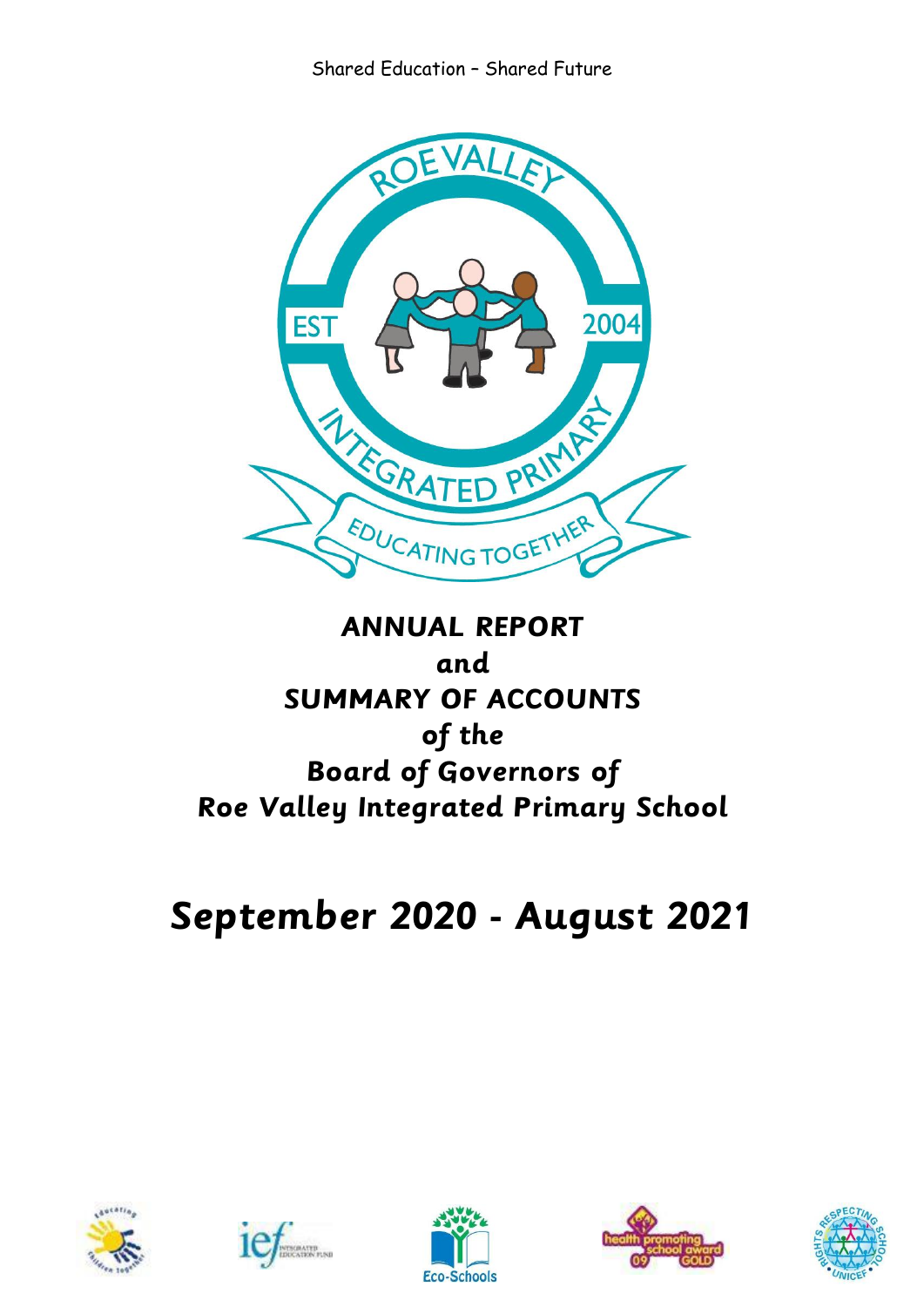

Dear Parents/Guardians,

On behalf of the Board of Governors I am proud to present to you our school's annual general report for the academic year 2020/2021.

I would like to extend my appreciation to our Principal Julie McDonagh and former Vice-Principal Joanne O'Donnell for the excellent leadership they continue to provide to our school.

Our teachers and staff, from the front office, to the classrooms and into the specialist areas have all contributed to the creation of a caring, stable and stimulating environment in which our children continue to grow and develop. We are very fortunate to have such a dedicated and talented staff to educate and care for our children and I would like to thank each of them, on behalf of the Board of Governors, for their unreserved commitment.

I would also like to thank each member of the school's Board of Governors for the support and commitment they continue to give to the school by utilising their valuable time to ensure that our school goes from strength to strength.

Empowering our children to achieve their true potential is both the responsibility of the school and you the parent/guardian. We value your support and welcome your views and ideas on how best to develop our school.

I wish to conclude by thanking each of you for the support you have given to our school throughout the year and look forward to another successful year in 2021/2022.

I commend this report to you.

Yours sincerely

Ryan Brolly Chairman, Board of Governors Roe Valley Integrated Primary School









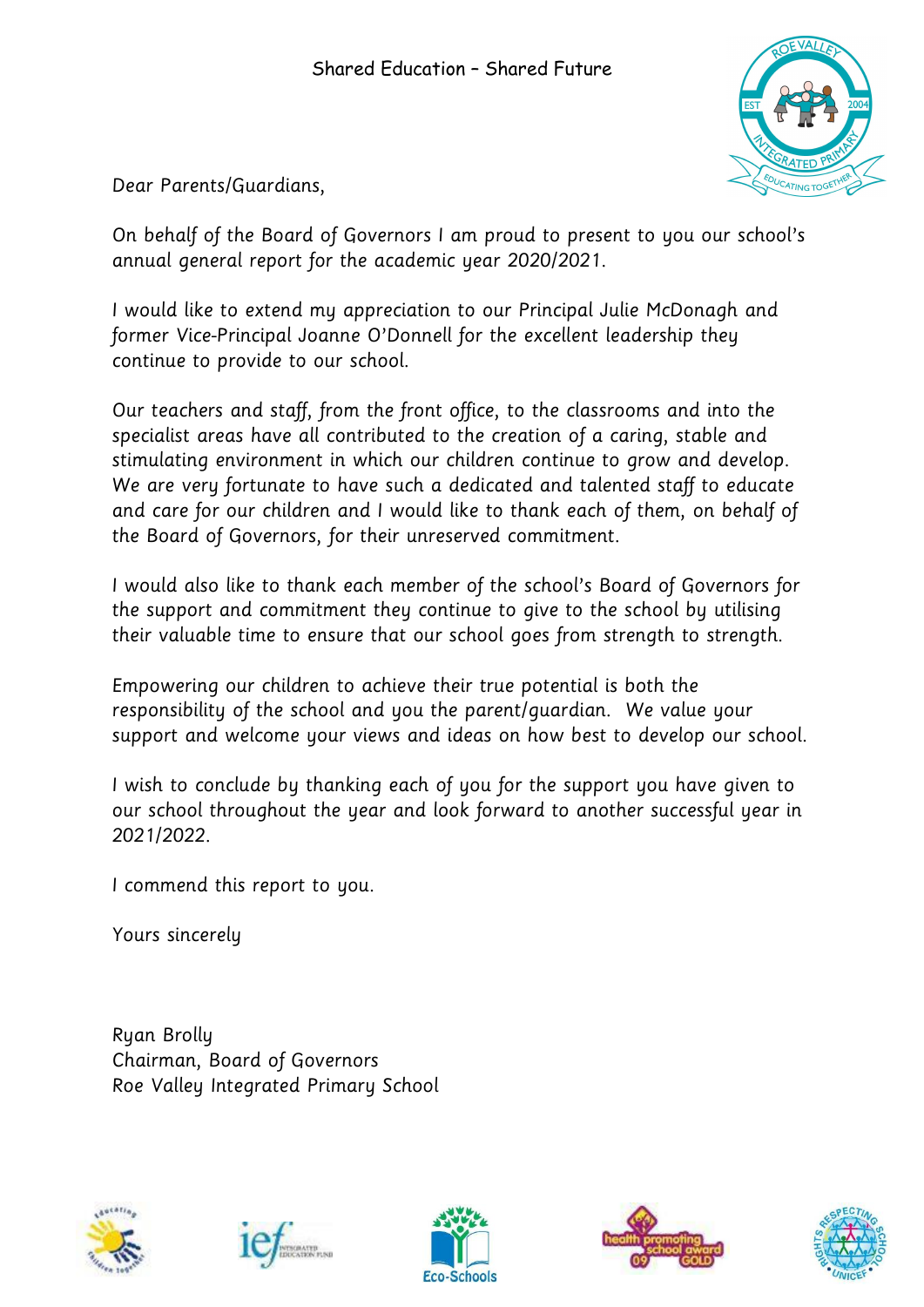# **STAFF**

# **Principal**

Mrs Julie McDonagh

# **Teachers**

Mrs Joanne O'Donnell, Vice Principal, Mathematics & Key Stage 2 Co-ordinator Mrs Claire Boyd, SENCO Mrs Laura Coulter Mrs Jennifer Radcliffe Mrs Rhonda Ash, Music Co-ordinator Mrs Jennifer McConway, Literacy Co-ordinator Mrs Claire Miller Mrs Leah Kerlin (Engage Programme) Miss Jayne Holmes, ICT Co-ordinator

# **Classroom Assistants**

Mrs Siobhan Hartop Mrs Kirsty McGurk Miss Tracey Steele Ms Rhonda Kennedy Mrs Bronagh Blair Mrs Theresa Kelly Mr Kristofor Mayell Miss Shauna Wilson Miss Jenni Reed Miss Clare Moore

# **Support Staff**

Mrs Lisa Campbell, Office Administration Mrs Tryphiena Martin, Office Administration Miss Linda Toner, Catering assistant & cleaner Miss Rachael McDonald, Catering assistant Miss Julie Gibson, Lunchtime supervisor & cleaner Mrs Samantha McMillan, Lunchtime supervisor & cleaner Mrs Maretta Moran, Lunchtime supervisor Miss Sharleen McDermott, Lunchtime supervisor Mr Roy McMillan, Caretaker









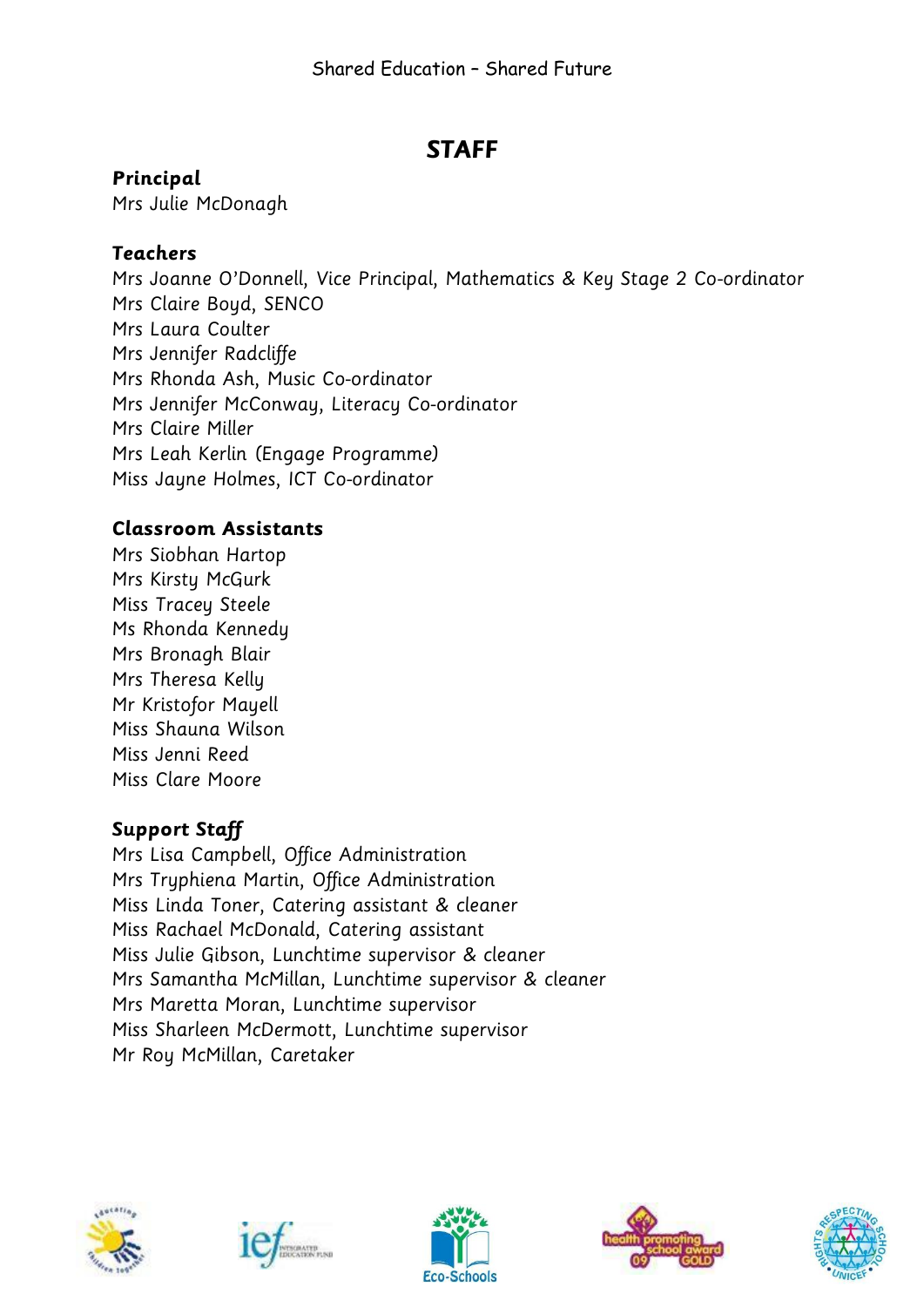#### **Highlights: Autumn Term August 2020**

Fire Safe Fire Protection Services carry out inspection of the school site

Mrs J McDonagh oversees the summer maintenance programme

Ryan George, plumber carries out remedial repairs to the Primary 2 and Primary 5 boilers and installs outside sink

Creative Activity deliver PPE, portable hand washing and hand sanitising stations

Wednesday 19 August 2020 School Development Programme takes places including Safeguarding and Child Protection training for all staff

School reopens on Monday 24 August 2020 for our Primary 7 pupils only

Induction sessions take place for Primary 1 – Primary 6

Pupils with a statement of Special Educational Needs attend individual familiarisation sessions

School is closed on Monday 31 August 2020 for the August Bank Holiday

#### **September 2020**

The school year starts on Tuesday 01 September 2020 with staggered drop offs and collection times and each class stays in its own protective 'bubble'

Jasmin Martin, student at Strathclyde University, Glasgow commences voluntary work experience in Primary 2

Ronan McCann, joiner rearranges office furniture and Ronan Kealey Carpets fits new flooring in the school office

Parent of a Primary 7 pupil meets with Mrs J McDonagh

Mrs J McDonagh meets Lorraine McCool, School Governor

Lorna Kearney, Educational Welfare Officer meets with Mrs J McDonagh

Parent of a Primary 4 pupil meets with Mrs J McDonagh

Mrs J McDonagh participates in a Child Protection Conference call









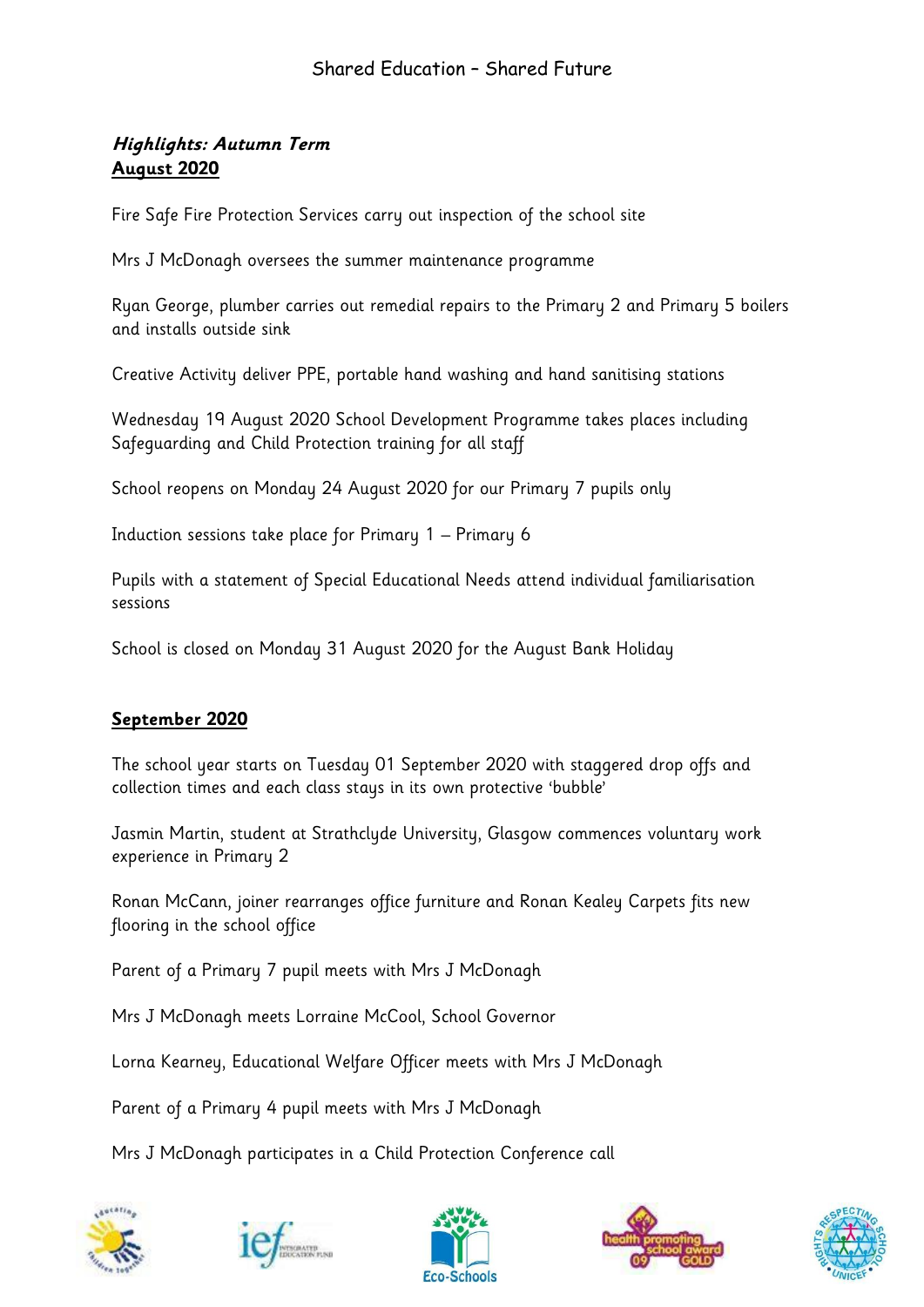Mrs J McDonagh & Mr R Brolly meet with Michael Sloan, Hamilton Architects, Geoff Patterson, ESC Construction Consultants, Conor McGurk, ARCEN & Chris McIvor, Lowry Building re the new school build

Randall Crawford Pest Control carries out site inspection

Diane Hibbert, School Nurse carries out Epi-pen training with Mrs J O'Donnell, Primary 7 classroom assistants and parent of Primary 7 pupil

Christina McGarvey from Bonjour Amigos commences Spanish lessons with Primary 3 – Primary 5

Margaret Logan, School Counsellor meets with Mrs J McDonagh

Darryl McCready from DMC ICT carries out remedial repairs to school computers and whiteboards

Mrs J McDonagh meets with Leanne Wilde from Nexus - supplier of educational toys and learning products

Majella McGlinchey, Educational Psychologist observes a Primary 1 pupil

Primary 1 children stay in until 2pm

Margaret Logan, School Counsellor visits

Ronan McCann, joiner carries out remedial repairs to Primary 2 fire exit door

Parents of Primary 5 pupil meet with Mrs J McDonagh

Marise McShane, Treetops meets with Mrs J McDonagh & Miss J Holmes re pupils from Primary 5 & Primary 6

Mrs J McDonagh meets with all classroom assistants regarding hours and annualised pay calculation

School Development Day, children did not attend school

South Antrim Alarms carry out annual review of alarm and fire system

Melanie Agnew from Carnlea Consultancy works on the school's accounts and meets with Mrs J McDonagh

Baseline Assessments commence with Mrs C Boyd for Primary 1 children and teleconferences for parents









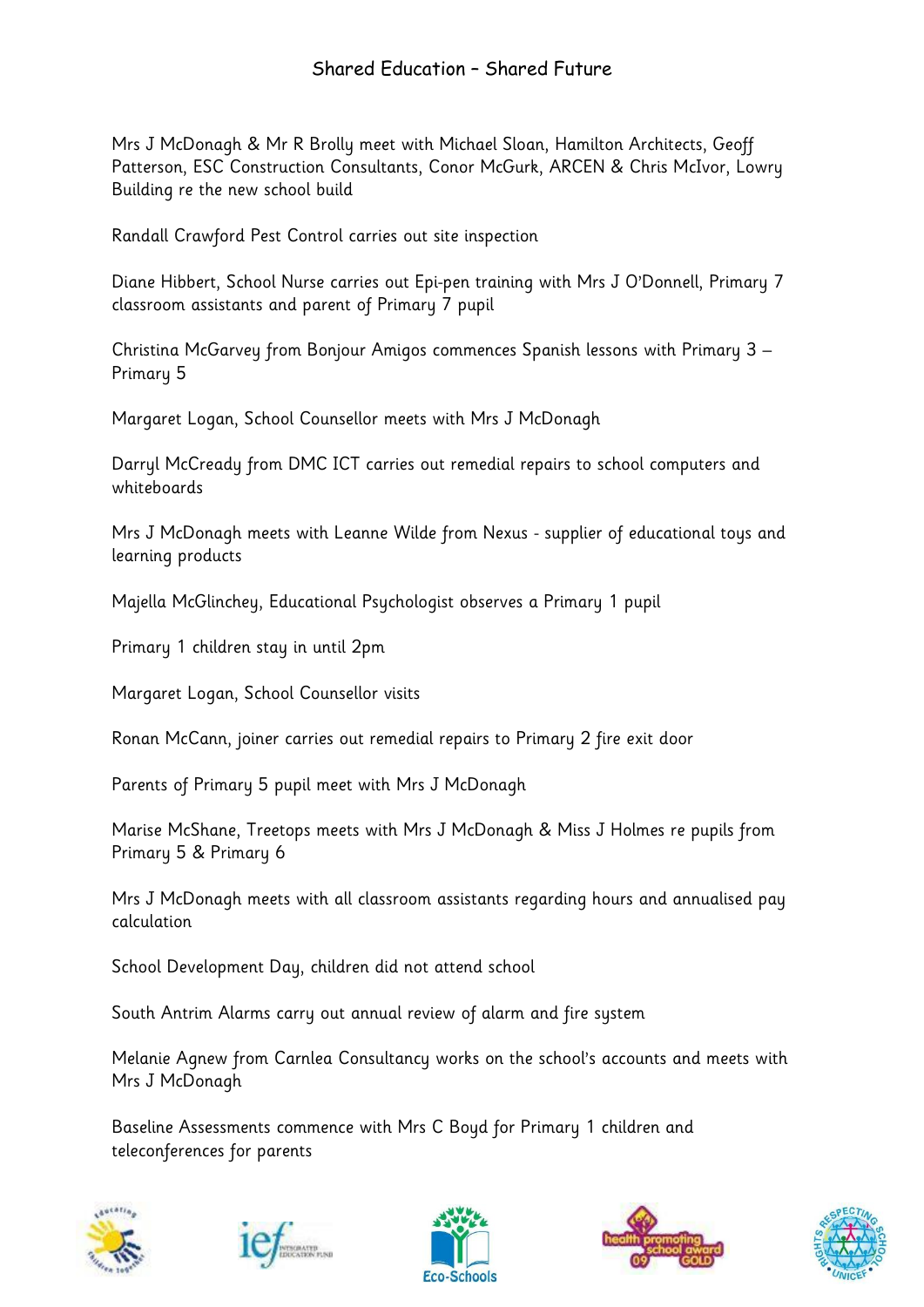Mrs J O'Donnell carries out AQE Transfer telephone conferences with Primary 7 parents

Mrs J McDonagh meets with Father Paddy Baker

Mrs J McDonagh engages in Blended Learning training via zoom

#### **October 2020**

Bernie Croft from NSPCC commences work with a Primary 7 pupil

First Confession takes place at Christ the King for Primary 5 pupils

Primary 4 Paired Reading Programme commences

Mrs J McDonagh and Mrs C Boyd meet with a parent of a Primary 4 pupil

Mrs J McDonagh holds a Primary 6 team meeting with Miss J Holmes and the Primary 6 classroom assistants

Mrs J McDonagh attends meeting regarding the new school build

Mrs J McDonagh meets with school cleaning staff

World Mental Health Day takes place

Active Numeracy Day takes place

Alex McCubbin, Music Tutor from the Education Authority meets with Mrs J McDonagh

Mrs J McDonagh meets with the contractor Chris McIvor from Lowry Building regarding the new school build

Christina McGarvey from Bonjour Amigos continues Spanish lessons with Primary 3 to Primary 5

Mrs J McDonagh and Mrs C Boyd participate in a zoom meeting regarding a SEN pupil

Margaret Logan, School Counsellor visits

Mrs J McDonagh meets with Stephen McAnee from H A Leslie & Co regarding the school insurance and a Claims Specialist

Mrs J O'Donnell takes part in a teleconference with social workers

First Holy Communion takes place at Christ the King Chapel for Primary 5 pupils









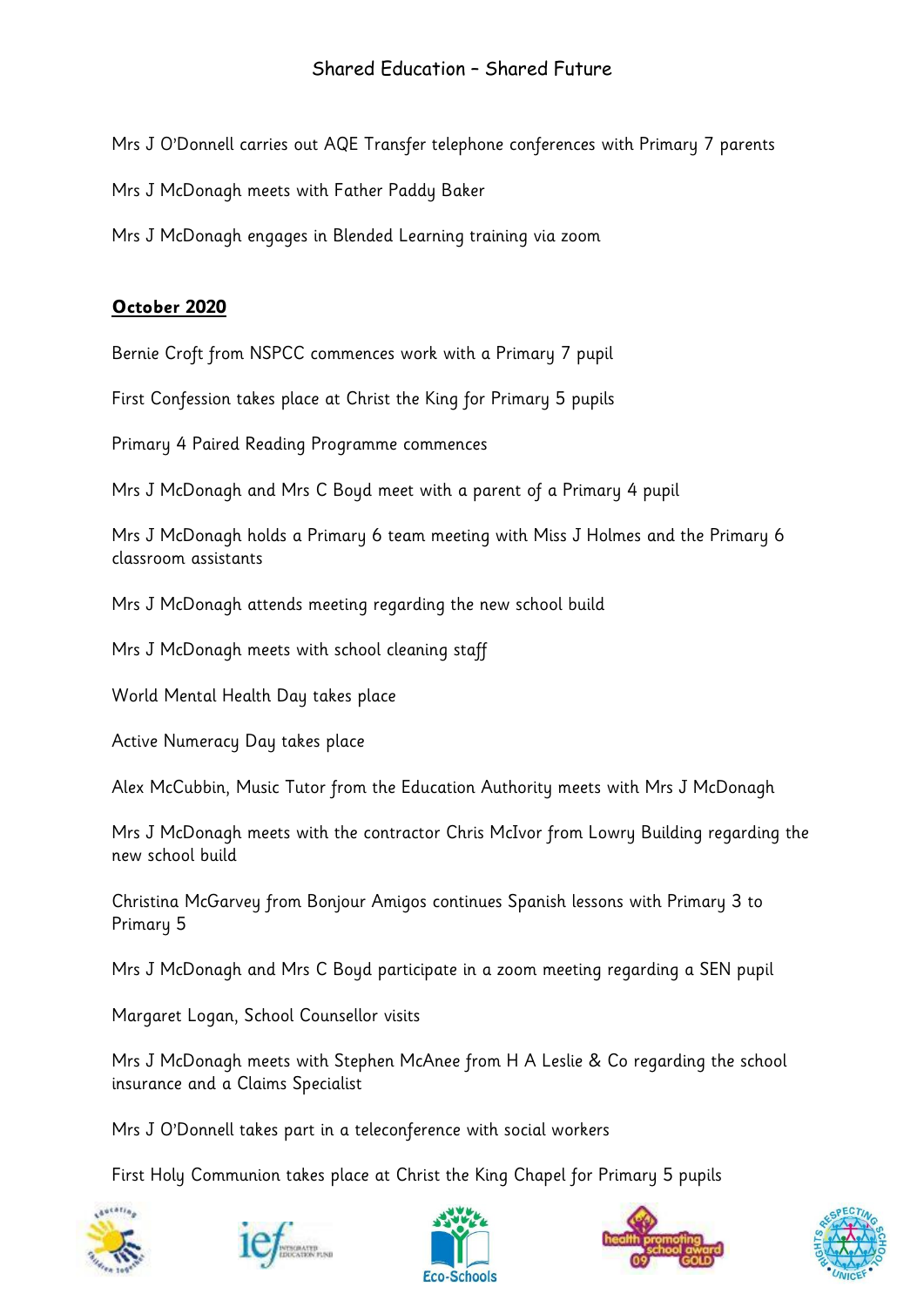Flu Vaccination Programme takes place

Karen McAfee from RISE NI carries out class observation of a Primary 2 pupil

Alex McCubbin, Music Tutor from the Education Authority commences strings tuition with pupils from Primary 5 to Primary 7

Christina McLaughlin, Social Worker works with a Primary 2 pupil

Primary 7 visit Roe Valley Country Park as part of thematic work.

Mrs J McDonagh attends Child Protection Core Group meeting via teleconference

Fred Corscadden, from Orienteering NI facilitates an orienteering session for Primary 6 pupils

Mrs J McDonagh and Mrs C Boyd met with school Educational Psychologist to carry out whole school consultation.

New Outdoor Classroom facility on school site

Global Handwashing Day

Parenting Week – celebrating parents in challenging times

Roe Valley IPS Virtual Harvest via online platforms

School closes from Monday 19 October 2020 to Friday 30 October 2020 for an extended mid-term break

Mrs J McDonagh engages in Theraplay Training led by EA via zoom

Mrs J McDonagh engages in Hidden Harm training via zoom

Annual PAT testing takes place

#### **November 2020**

Launch of online Christmas Shoebox appeal

2-3 Club recommences for Primary 1 and Primary 2 pupils

Randall Crawford Pest Control carry out site inspection

Mrs J McDonagh participates in a telephone consultation with NICIE









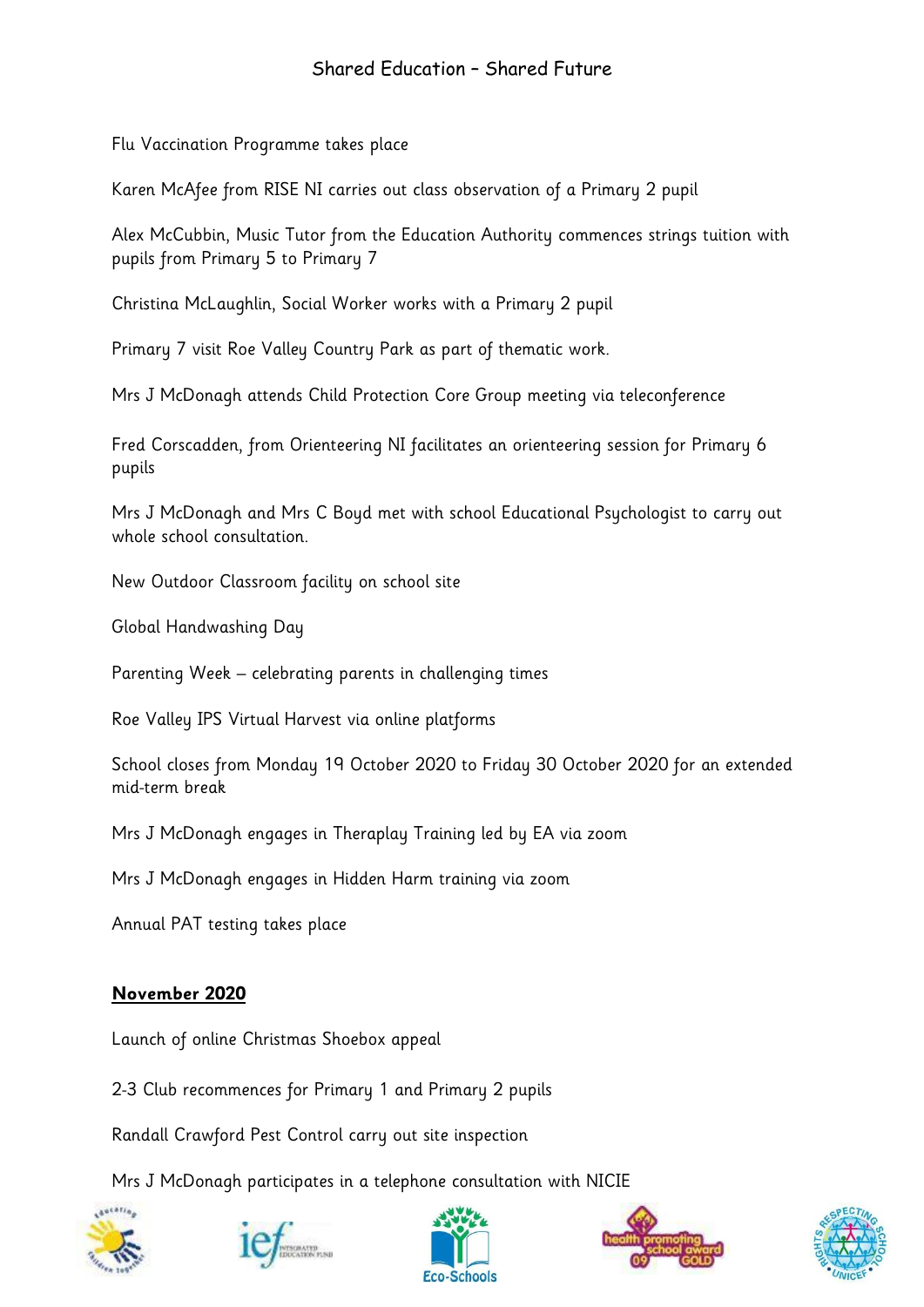Staff Inset takes place via zoom

Mrs J McDonagh meets with a Primary 6 parent

Senior Leadership Team meeting takes place

Strings tuition continues with Mr Alex McCubbin, Music Tutor from the Education Authority

Mrs J McDonagh and Mrs C Boyd take part in a zoom meeting regarding a Primary 6 pupil

Educational Psychologist consultation takes place with Mrs J McDonagh and Mrs C Boyd

Bernie Croft from NSPCC continues work with a Primary 7 pupil

Christina McGarvey from Bonjour Amigos continues Spanish lessons with Primary 3 – Primary 5

Educational Plan telephone consultations take place

Audrey Land, Autism Advisory Intervention Service works with a Primary 6 pupil

Mrs J McDonagh attends weekly Microsoft Teams Meeting with other local principals

Mrs J McDonagh and teachers from Primary 1 to Primary 3 meet via zoom regarding Nativity Play

Karen McAfee from RISE NI works with a Primary 2 pupil

Margaret Logan, School Counsellor visits

Annette Devlin, Literacy Support Teacher works with a Primary 6 pupil

Miss J Holmes attends Shared Education 2-day training - online

Two temporary staff commence employment – Canteen Assistant and Cleaner

Board of Governors Admissions Sub Committee meet via zoom

Marianna O'Connell Educational Psychologist observes a Primary 7 pupil

On Remembrance Day, Mrs J McDonagh, Miss J Holmes and two pupils place a Poppy Wreath at the War Memorial on behalf of RVIPS

Mrs J O'Donnell holds School Council meeting

Senior Leadership Team meeting takes place









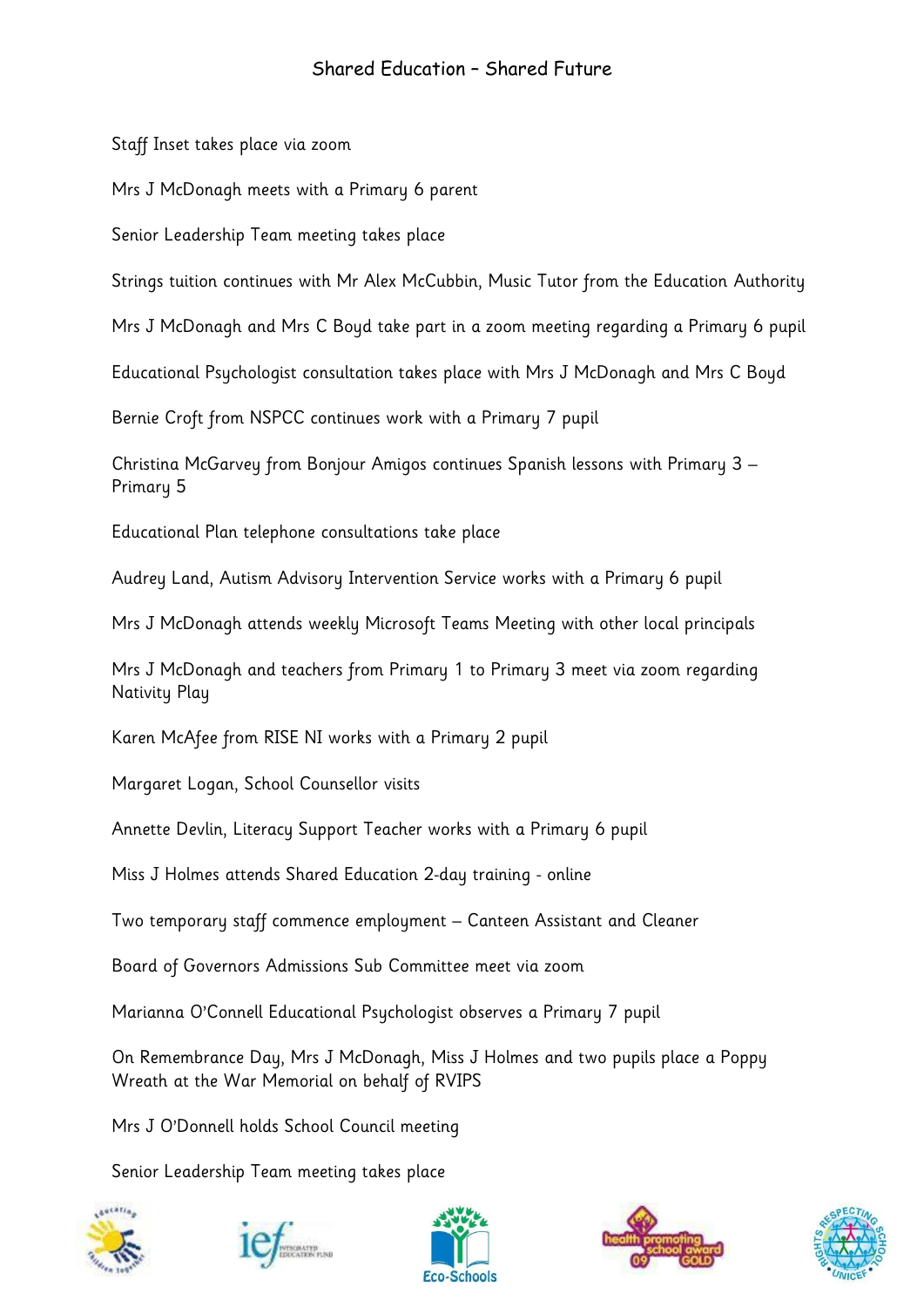Mrs J McDonagh attends Mental Health Awareness training hosted by the EA via zoom

Parent Teacher Telephone Conferences take place over 9 days

Anti-bullying week takes place commencing with 'Odd Socks Day' where both children and staff are encouraged to wear odd socks to school to raise awareness of our anti-bullying ethos

Tony Carlin from Cinematic Sky records a Virtual Tour of the school

Chloe Kelly, student from North West Regional College commences work placement in Primary 3

Paul Dixon, Skill School NI in conjunction with LIPS commences a Healthy Heads Programme for Primary 7 for 4 weeks

Jill Graham, Play Therapist commences work with two Primary 5 pupils

Mrs J McDonagh participates in a Child Protection Core Group teleconference

Musical Pathways sessions commence for Primary 1 to Primary 4

School admin staff attend SIMS Census training course via zoom

Mrs J McDonagh host telephone consultation with a prospective parent regarding admissions for September 2021

Mrs J McDonagh, Lorna Keaney, EWO and Johanna Layberry, Social Worker meet with parent of a Primary 6 and Primary 3 pupil

Mrs J McDonagh attends Microsoft Teams Meeting with other local principals

Marianna O'Connell, Educational Psychologist and Mrs C Boyd meet with Primary 7 parents

Mrs J McDonagh participates in a zoom call with the Therapeutic Team regarding a Primary 6 pupil

School Counsellor, Margaret Logan visits

# **December 2020**

Recording of our Primary, Primary 2, Primary 3 Virtual Nativity Play

Ryan George plumber works on Primary 7 boiler









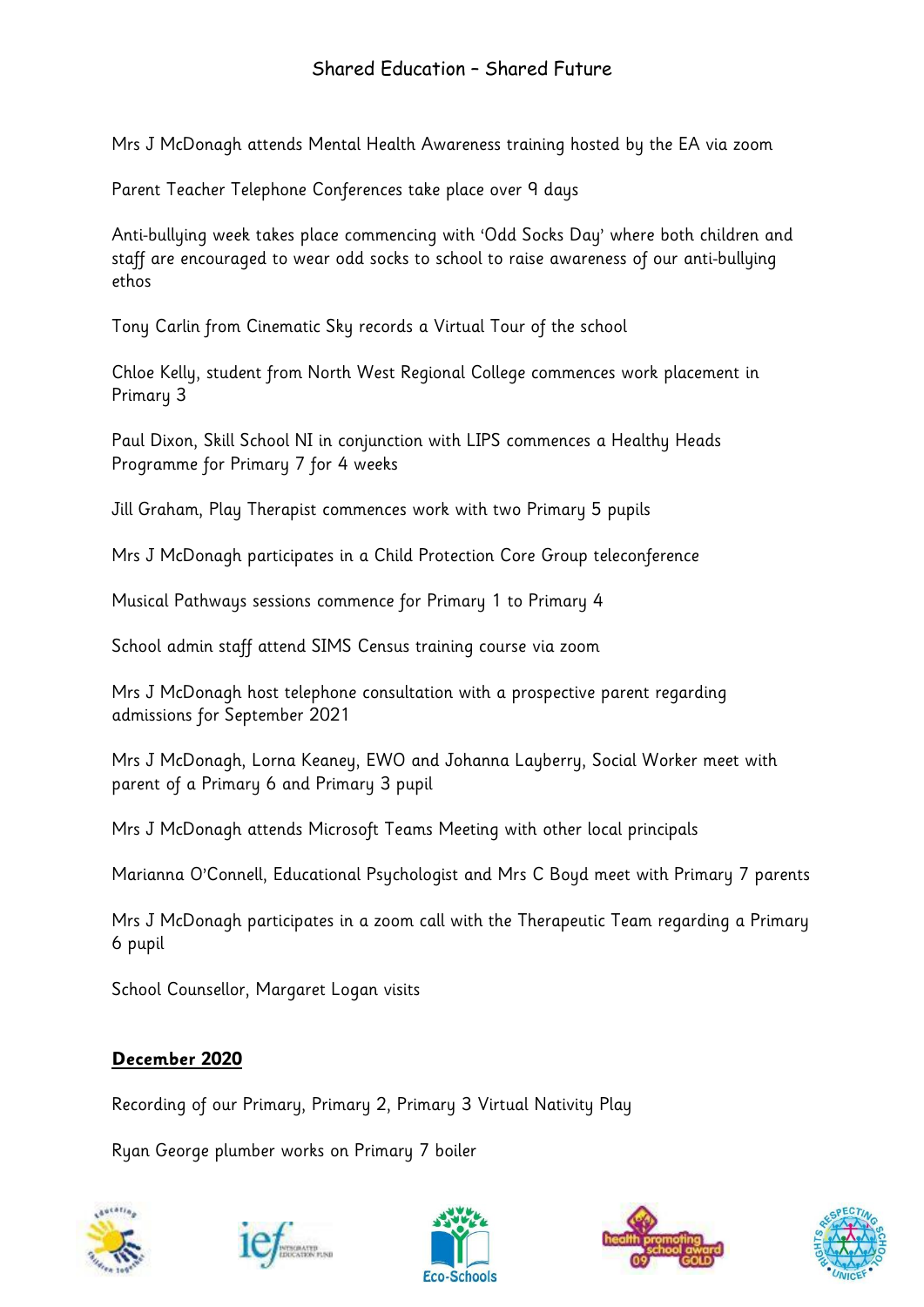Mrs J McDonagh and Miss J Holmes meet with a parent of a Primary 6 pupil

Melanie Agnew, Carnlea Consultancy Limited works on school's accountants

Fire Safe Fire Protection Services carries out remedial work

Staff inset & Senior Leadership Team meetings take place weekly

Primary 1 - Primary 3 Virtual Nativity Play, "A Bundle of Joy" is released via online platforms

Karen McAfee from RISE NI carries out work with a Primary 4 pupil via zoom

Mrs J McDonagh meets with Trevor Leary from the Education Authority regarding the new school build

Primary 5 Bubble closed down due to a positive Covid-19 case

Musical Pathways sessions continue for Primary 1 to Primary 4

Mrs J McDonagh meets with school cleaning staff

Mrs J McDonagh attends weekly Microsoft Teams Meeting with other local principals

Alex McCubbin, Music Tutor from the Education Authority continues strings tuition with pupils from Primary 5 to Primary 7

Audrey Land, Autism Advisory Intervention Service works with a Primary 3 pupil

Education Authority Cleaning Services carry out fumigation of the Primary 5 classroom

Mrs J McDonagh & Mrs J O'Donnell participate in training via zoom with Paddy Shelvin / Martin Brown, Dublin City University Cluster re Shaped Professional Learning Network Christmas Dinner served to pupils

Board of Governors' Safeguarding Meeting takes place via zoom for Mr Ryan Brolly, Mr Peter Miller, Mrs Julie McDonagh, Mrs J O'Donnell & Mrs C Boyd

Diane Hibbert, School Nurse carries out Flu Vaccination 'mop up'

Christmas Jumper Day takes place in support of Save the Children

Annette Devlin, Literacy Support Teacher works with a Primary 6 pupil

Paul Dixon, Skill School NI in conjunction with LIPS continues the Healthy Heads Programme for Primary 7









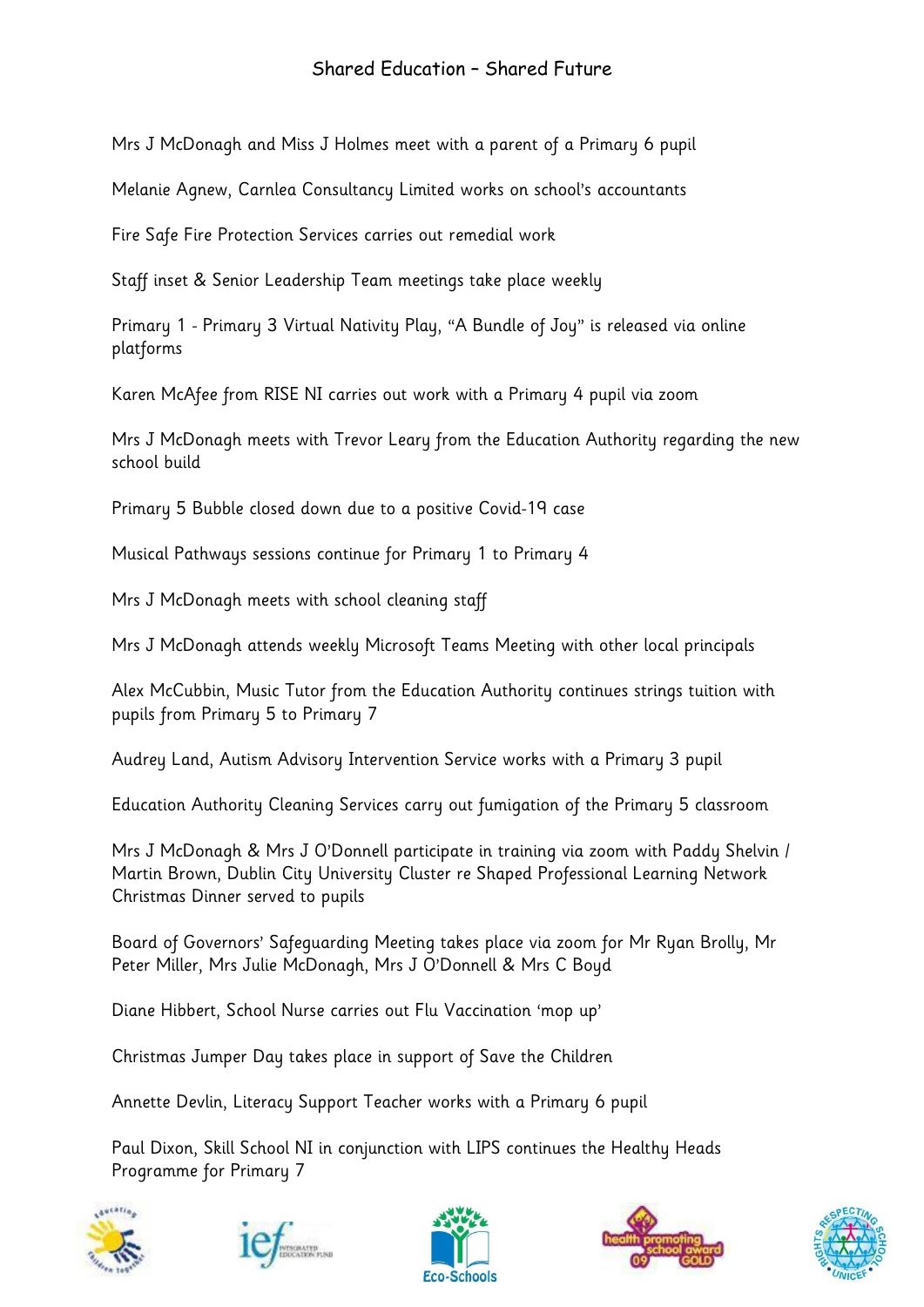Recording of classes singing their Christmas songs takes place and the RVIPS Virtual Christmas Carols is released

Safeguarding and Contact Information pre holidays is sent out via the School App

Mrs J McDonagh and Mrs J O'Donnell meet with a parent of a Primary 2 & Primary 4 pupils

Food Bank Appeal items collected by LCDI

Primary 5 pupils and staff return to school

LCDI attend photoshoot and collect Christmas Toy Appeal items

Recording of Primary 1 and Primary 7 children video testimonials takes place

Roe Valley IPS Virtual Tour Experience released via online platforms

Project Board Meeting (27) takes place

Miss J Holmes attends G-Suite Shared Education Day 3 training – online

Santa visits Primary 1 – Primary 3 and does a walk around the school for Primary 4 – Primary 7

Michael Sloan, Hamilton Architects meets with Mrs J McDonagh and the school design team

Mud Kitchens delivered by Eglinton Men's Shed

New school mobile phone contact set up

Children enjoy a Christmas Pantomime, 'Cinderella Live'

Mrs J McDonagh attends Child Protection Review Case teleconference

Children come to school wearing their Christmas jumper and a whole school assembly and Christmas tree draw takes place via zoom

Mrs J McDonagh meets with a prospective parent of a Primary 5 child

All local primary schools close for the Christmas Holidays on Friday 18<sup>th</sup> December 2020

On 31 December 2020 the Department of Education NI announce plans for remote learning for the week beginning 04 January 2021









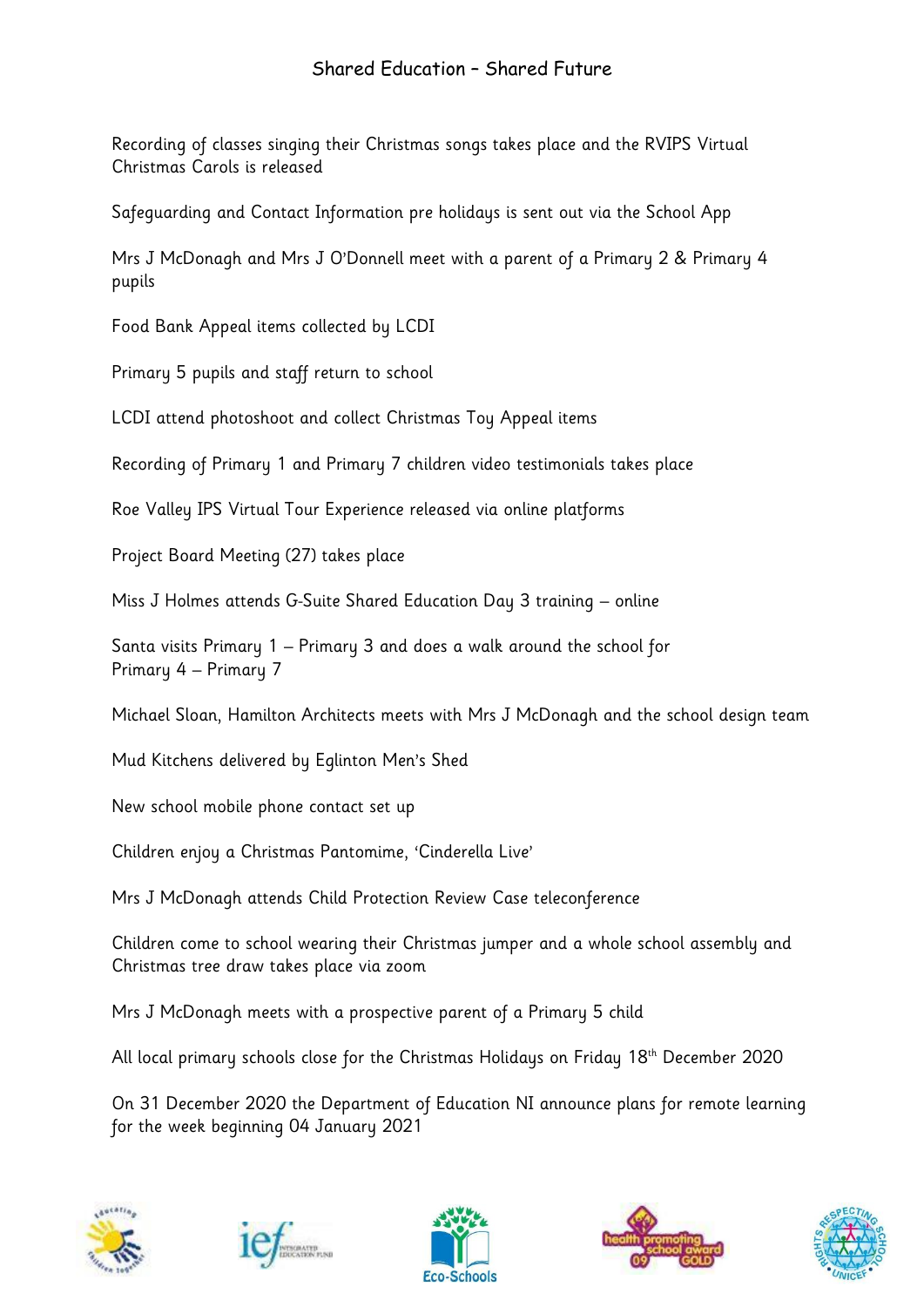#### **Highlights: Spring Term January 2021**

Spring term commences on Wednesday 06 January 2021 with whole school staff in school for a Planning Day

Mrs J McDonagh hosts whole staff zoom meeting

Familiarisation session takes place for a new child starting in Primary 1

Mrs J McDonagh attends NAHT briefing re DENI Guidance via zoom

Remote Learning commences

New Primary 1 pupil commences

Whole staff zoom meeting takes place

Mrs J McDonagh and Mrs J O'Donnell hold Primary 7 zoom meeting with AQE pupils

School opens for supervised learning for vulnerable children and children of Keyworkers

DENI Remote Learning Restart Surveys completed weekly by Mrs J McDonagh

Tommy Doyle from Fire Safe Fire Protection Services carries out annual fire risk assessment

Fin-tastic visit to clean and maintain aquarium

Mrs J McDonagh attends APTIS meeting via zoom (Association of Principal Teachers in Integrated Schools) Margaret Logan, School Counsellor visits

Primary 7 zoom meeting with Mrs J O'Donnell and classroom assistants

Teacher zoom meeting with Mrs J McDonagh takes place

Jill Graham, Play Therapist commences work with a Primary 5 pupil

Mrs J McDonagh meets with parent of Primary 4 and Primary 6 children

Miss J Holmes participates in a teleconsultation with parent of a Primary 2 pupil regarding the Seesaw online platform

Miss J Holmes meets with a parent of a Primary 4 and Primary 6 children regarding the Seesaw online platform









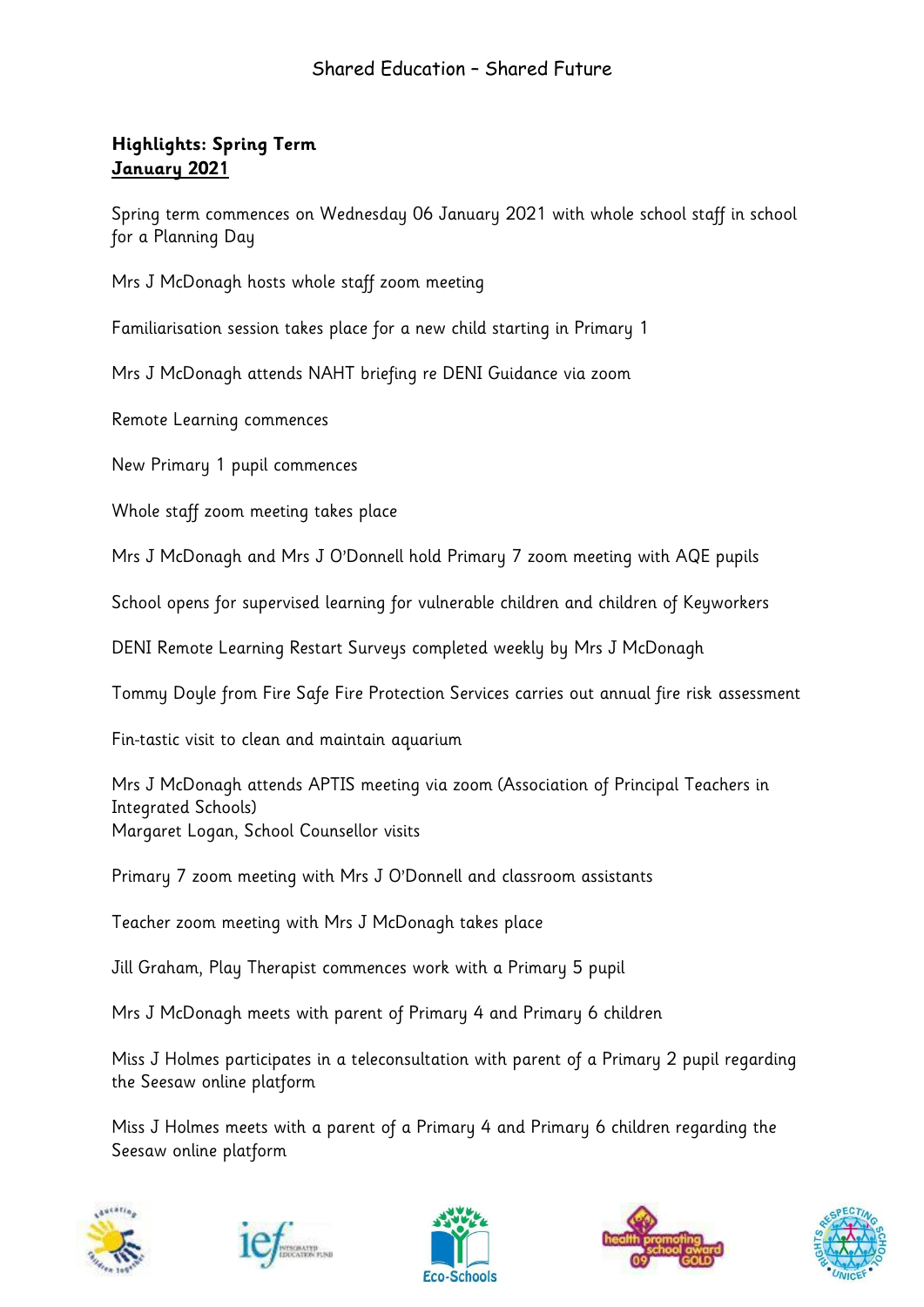Margaret Logan, School Counsellor visits Mrs J McDonagh holds Microsoft Teams Meeting with teachers Mrs J McDonagh hosts zoom meeting with non-teaching colleagues Graham Cochrane, accountant in to work on the school's accounts Jill Graham, Play Therapist works with a Primary 5 pupil Mrs J McDonagh carries out Wednesday Well-Being telephone calls with colleagues Project Board Meeting (28) takes place Prospective family visits Primary 1 Margaret Logan, School Counsellor visits Mrs J McDonagh attends a review case planning meeting via zoom

#### **February 2021**

Jill Graham, Play Therapist works with a Primary 5 pupil

Mrs J McDonagh holds weekly Microsoft Teams meeting with teachers

Mrs J McDonagh attends ETI Remote Learning meeting with Julie Harris

Mrs J McDonagh attends weekly Microsoft Teams meeting with other local principals

Mrs J McDonagh attends monthly APTIS meeting via zoom (Association of Principal Teachers in Integrated Schools)

Michael O'Kane from St Colmcille's Primary School visits re Shared Education Declaration Form

Assembly Hall bubble closed down due to a positive Covid-19 case – implication for 1 teacher, 2 classroom assistants, pupils

Education Authority Cleaning Services carry out fumigation of the main school building

RVIPS Design Team Microsoft Teams meeting takes place regarding the new school build

Gary McEwing, Engineer from Capita installs new computer systems









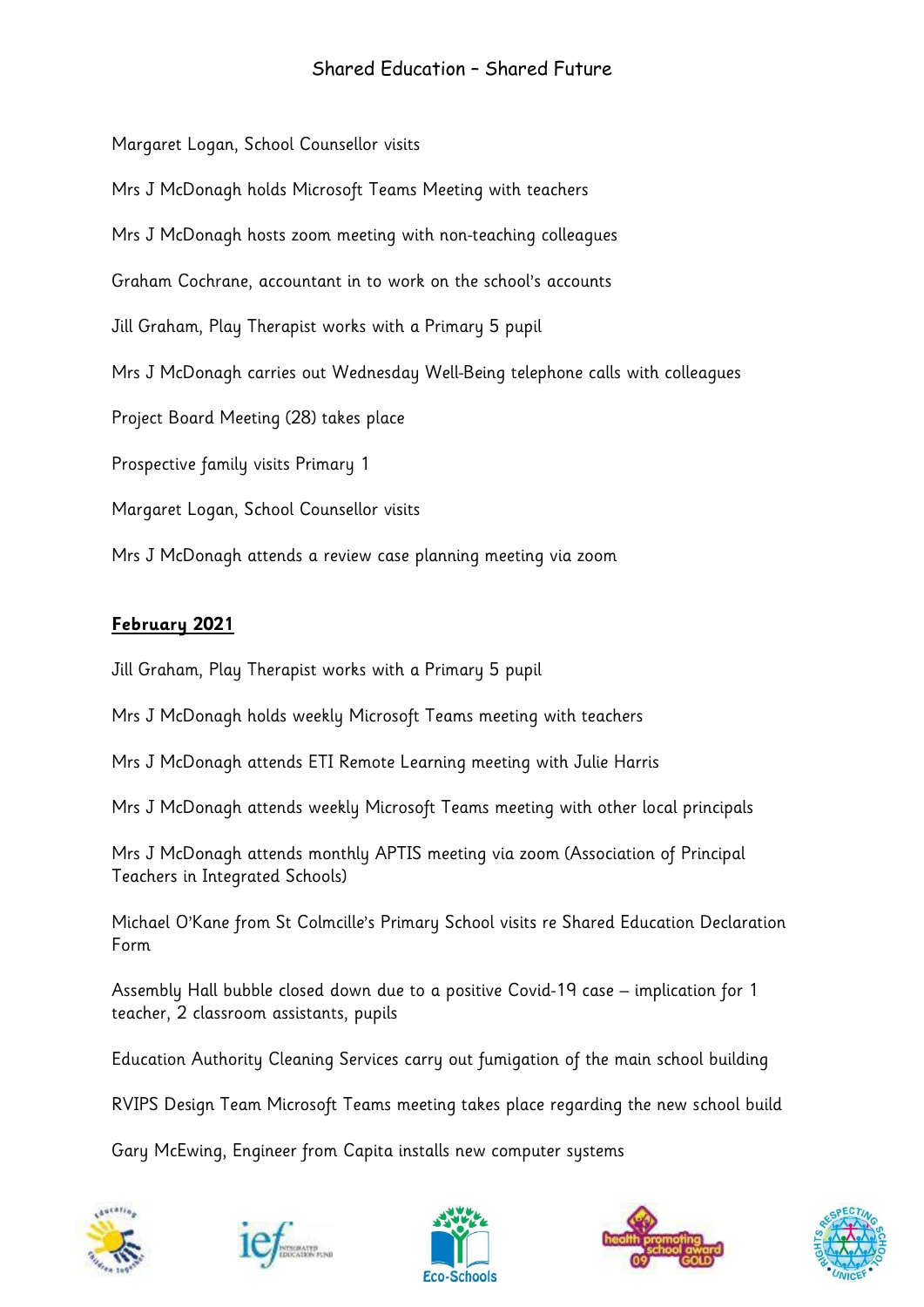Mrs J McDonagh attends Extended Schools Cluster meeting via zoom

Jill Graham, Play Therapist visits weekly to work with a Primary 5 pupil

Mrs J McDonagh attends Child Protection Core Group meeting

Board of Governors Admissions Sub-Committee meet

Margaret Logan, School Counsellor visits fortnightly

Home Learning Packs collected for Primary 1 – Primary 7

School closes for mid-term break from Monday 15<sup>th</sup> to Friday 19<sup>th</sup> February 2021

Darrell McCready from DMC ICT carries out remedial repairs on school computers and whiteboards

Project Board Meeting (29) takes place

Mrs J McDonagh hosts zoom meeting with non-teaching colleagues

#### **March 2021**

Mrs J O'Donnell attends Child Protection Case Planning meeting

Education Authority Grounds Maintenance Team carry out sweep of exterior grounds

Mrs J O'Donnell meets via zoom with Paddy Shelvin, Dublin City University Cluster re Shaped Professional Learning Network

Mrs J McDonagh & Mrs J McConway meet with Primary 1 to Primary 3 teachers via Microsoft Teams re Literacy Scheme

Mrs J McDonagh & Mrs C Boyd attend Consultation re Primary 6 LAC pupil

Home Learning Packs collected for Primary 4 – Primary 7

Primary 1 to Primary 3 return to school and Primary 4 to Primary 7 continue with remote learning

Mrs J McDonagh attends Child Protection Core Group meeting

Mrs J McDonagh attends LAC Review re Primary 6 pupil









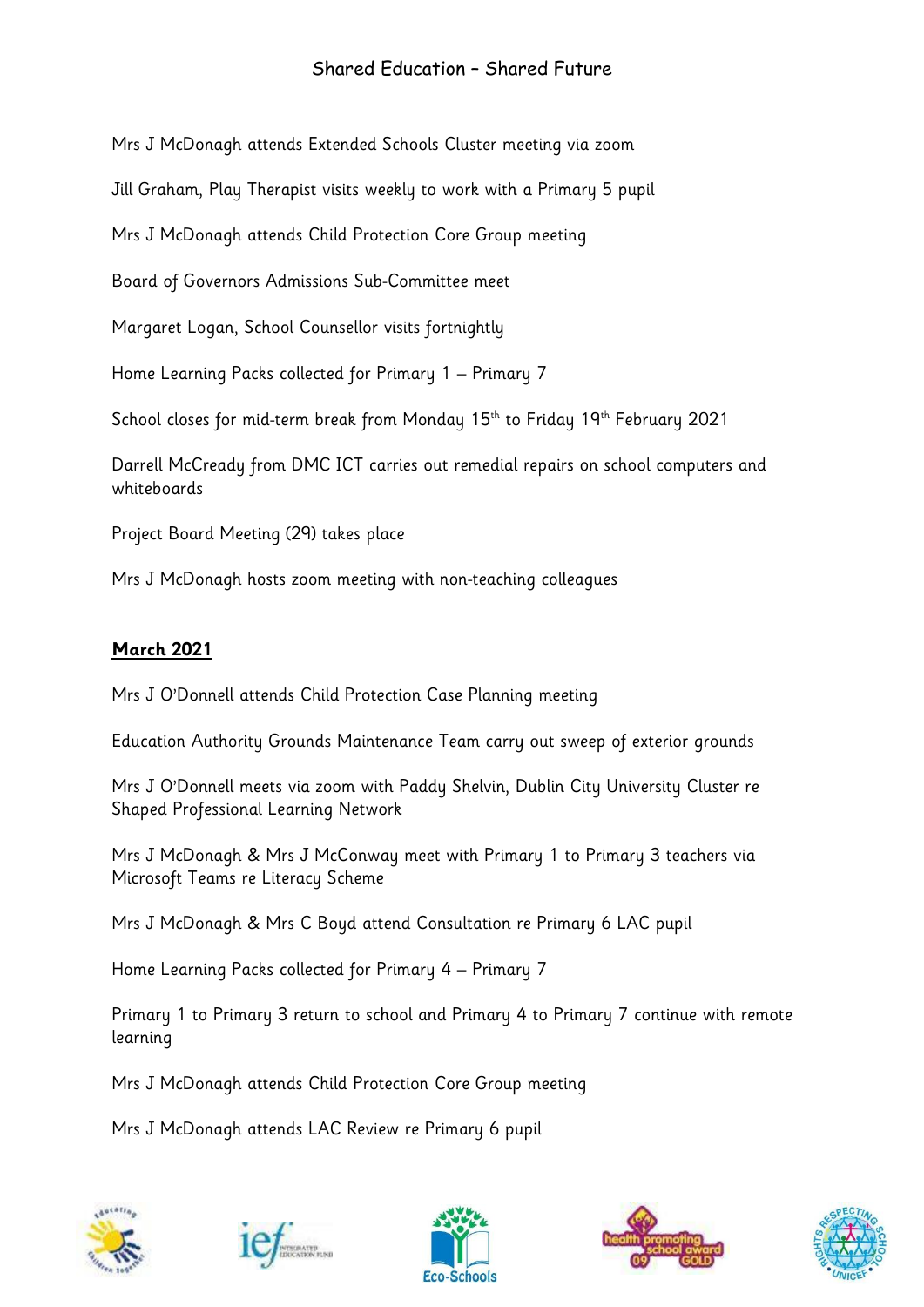Bryony Roughan from EA Language & Communication Services carries out assessment on a Primary 1 child

Mrs J McDonagh holds 'Bubble' Assemblies for Primary 1 to Primary 3

Jill Graham, Play Therapist commences works with a Primary 3 pupil and another Primary 5 pupil weekly

School closes for St. Patrick's Day on Wednesday 17th March 2021

Primary 1, 2 and 3 go on a Spring walk to the Roe Valley Country Park in separate class bubbles

Primary 4 to Primary 7 return to school

Integrated Education Month is celebrated; the theme this year is 'Together'

Welcome back to school – Together balloons, music and the children and staff enjoy an icecream treat from Andy's Ices

Staff new to Integrated Education participate in online NICIE Training – Mrs L Kerlin (onsite), Mrs T Steele & Mrs K McGurk (from home)

Mrs J McDonagh & Mrs C Boyd conduct SEN Annual Reviews with parents via zoom

Accountant in to work on school's accountants

School admin staff attend online training course – 'New Pupil Movement Functionality'

Mrs J McDonagh takes part in a telephone consultation with Michael Sloan, Hamilton Architects regarding the new school build

Mrs J McDonagh & Mrs C Boyd attend meeting via zoom with Patricia Haughey, Special Education Needs and Bairbre Ni Churrain, Educational Psychologist

Project Board 'Catch Up' Meeting takes place

Mrs J McDonagh meets with a prospective parent and child for Primary 2

Mrs J McDonagh meets with a prospective parent and child for Primary 5

School closes for the Easter holidays at 12 noon on Tuesday 30 March 2021 to Friday 09 April 2021









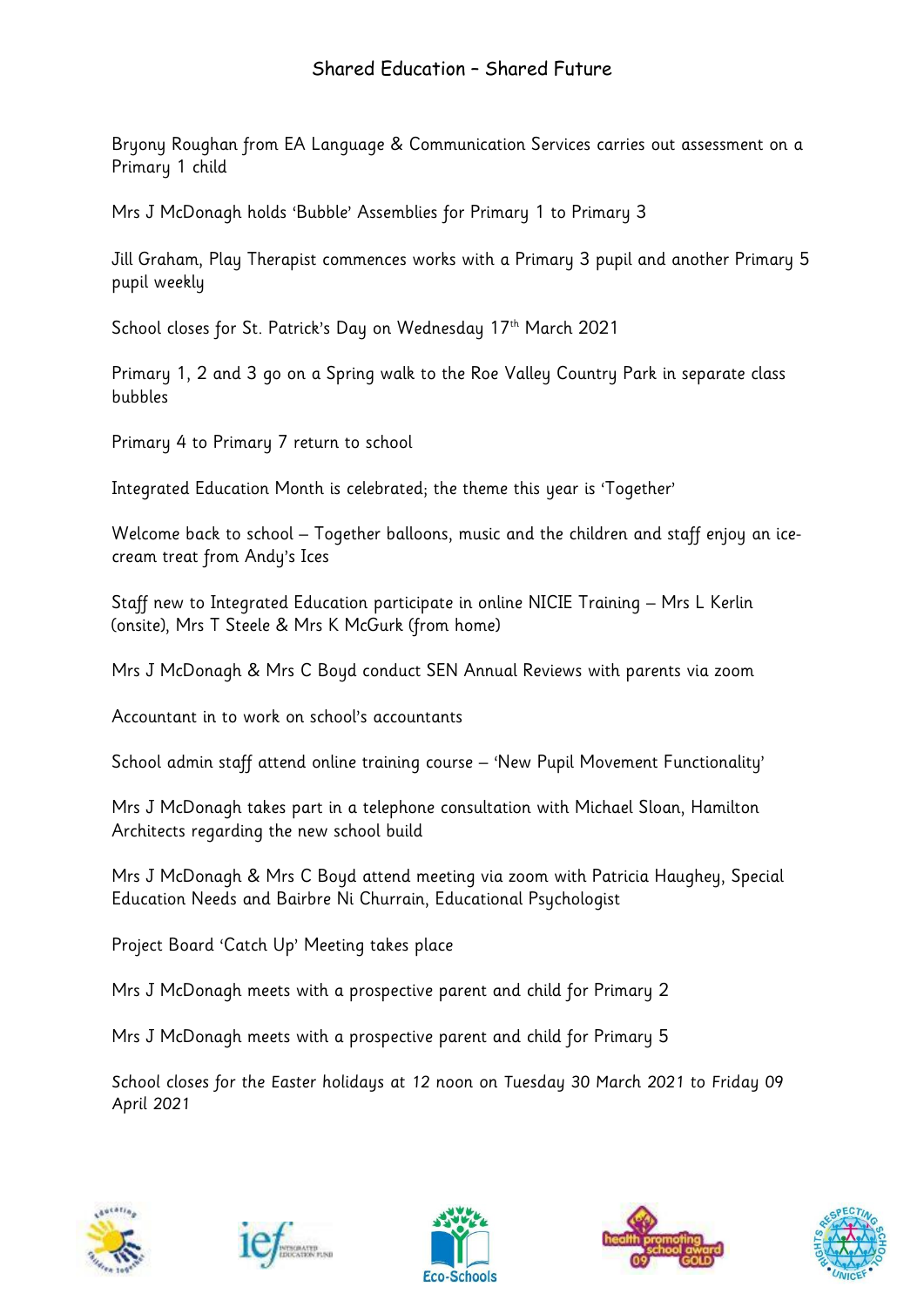#### **Highlights: Spring Term April 2021**

School reopens for the summer term on Monday 12 April 2021

Two new pupils commence RVIPS - one in Primary 2 and one in Primary 5

Jill Graham, Play Therapist visits weekly to work with a Primary 3 pupil and two Primary 5 pupils

Mrs J McDonagh holds weekly Microsoft Teams meeting with teachers

Mrs J McDonagh attends weekly Zoom meeting with other local primary principals (other professionals invited, e.g. post primary representatives, Parent line NI)

Mrs J McDonagh attends monthly APTIS meeting via zoom (Association of Principal Teachers in Integrated Schools)

Educational Psychologist, Marianna Pilipovic-O'Connell carries out an assessment on a Primary 7 pupil

Annette Devlin, Literacy Support teacher works weekly with children from Primary 5

Christina McGarvey from Bonjour Amigos commences weekly Spanish lessons with Primary 1, Primary 2 & Primary 4 and French lessons with Primary 7

Bryony Roughan from EA Language & Communication Services works weekly with a Primary 1 child

Education Authority Grounds Maintenance Team carry out remedial repairs outside the Primary 5 mobile classroom

Karen McAfee from RISE NI carries out Attention & Listening Sessions for 6 weeks with Primary 2 pupils

Mrs C Boyd attends online Child Protection and Safeguarding Refresher Training

Mrs J McDonagh hosts two Lateral Flow Test Training sessions for non-teaching staff

Lynn Connor, Clinical Psychologist works with a Primary 6 pupil on the Just Right State Programme for 6 weeks

Mrs J McDonagh & Mrs J O'Donnell attend a Shared Education Meeting via zoom

Alex McCubbin, Music Tutor from the Education Authority re-commences strings tuition weekly with pupils from Primary 6 and Primary 7

Mrs J McConway & Mrs T Steele attend a Handwriting Workshop facilitated by RISE NI via zoom









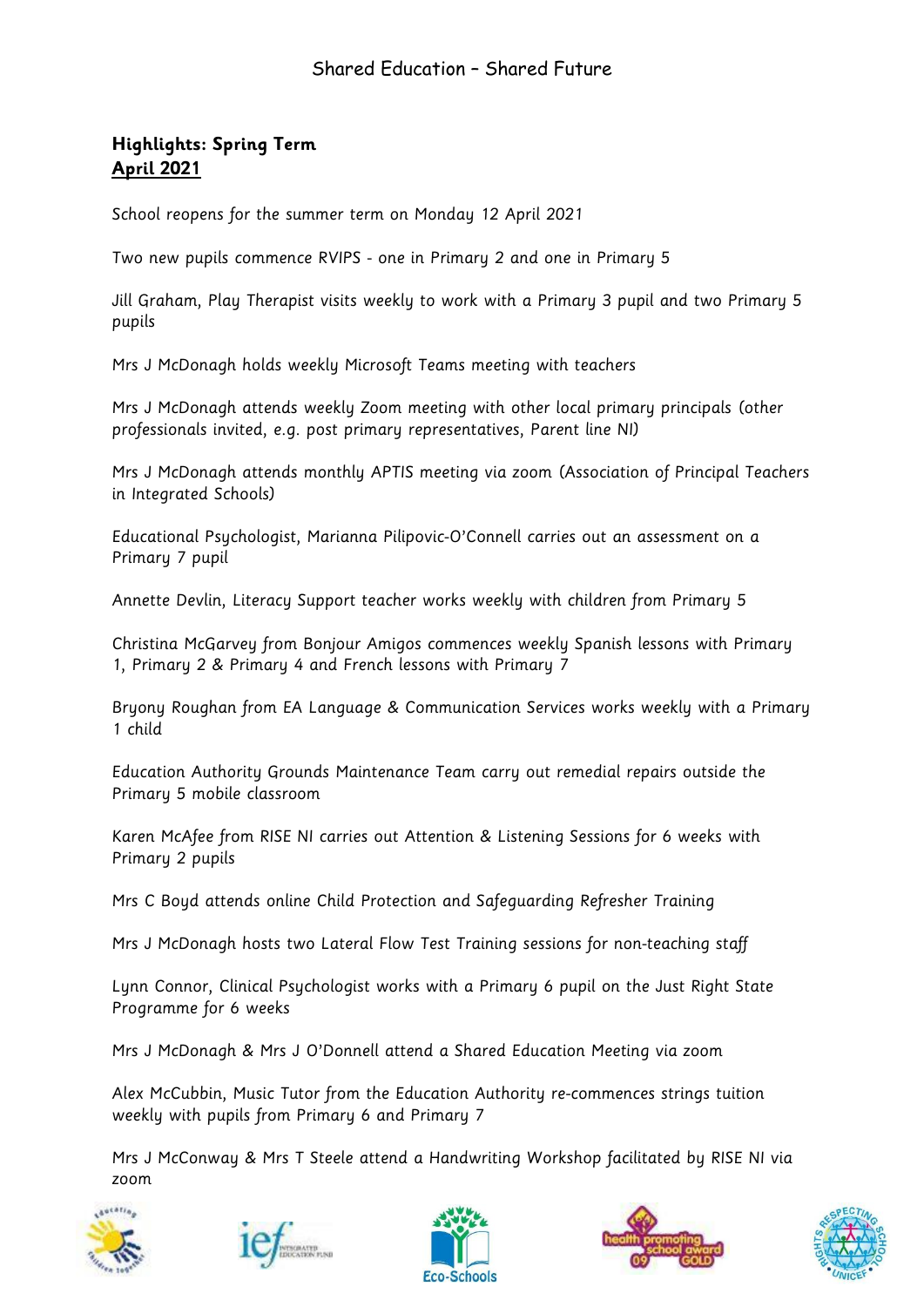Mrs J McDonagh & Miss J Holmes host a Transition Information Session for Primary 6 parents via zoom

Primary 1 go on a tour of Limavady town and visit Hunter's Bakery & Marshall Howe's Greengrocers for a treat as part of their topic 'Yum Yum'

Primary 4 pupils walk to Roe Valley Country Park as part of their topic 'Off We Go'

Educational Psychologist, Marianna Pilipovic-O'Connell carries out an assessment on a Primary 6 pupil

Tempest Photography visits to take school photographs

Robert Haire from Haire Bros Roofing assesses the staffroom roof for repair

Mrs J McDonagh meets with Lorna Kearney, Educational Welfare Officer and then a meeting takes place with the parent of a Primary 4 and Primary 6 pupils

Extended Schools Programme for Term 3 is launched with Skill School NI re-commencing their After School Club

Margaret Logan, School Counsellor visits fortnightly

Mrs J McDonagh & Mrs J O'Donnell host a Parents & Friends of RVIPS zoom meeting

#### **May 2021**

School is closed on Monday 03 May 2021 for May Day

Charlotte Kershaw, from Edge Hill University commences student teacher placement for 8 weeks in Primary 3

Diane Hibbert, school nurse carries out Health Assessments on Primary 1 and Primary 2 children

Mrs J McDonagh attends Child Protection Case Planning meeting

Emma Tweedale, Social Worker speaks with a Primary 2 pupil

Mr Niall Doherty from Limavady High School talks to Primary 7 pupils

Darrell McCready from DMC ICT works on the access points in the Rainbow Room

Educational Psychologist, Marianna Pilipovic-O'Connell carries out an assessment on a Primary 5 pupil

Parents of Primary 5 pupil meet with Mrs J McDonagh









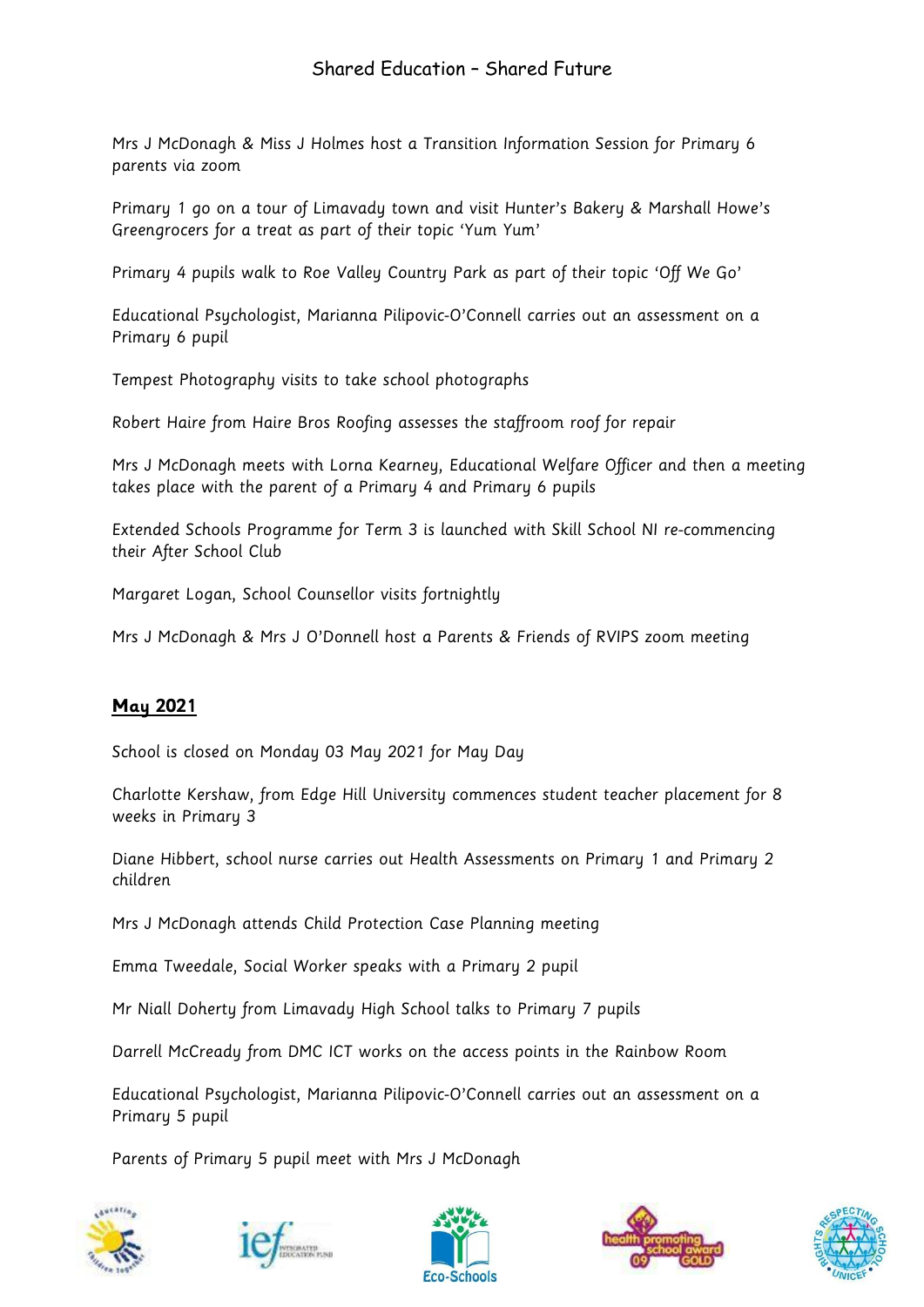Mrs J Radcliffe attends NICIE Teachers' Meeting regarding Humanism via zoom

Mrs J O'Donnell attends Transfer Meeting via zoom with Limavady Grammar School, Limavady High School and St Mary's Limavady - organised through Roe Valley Primary Principal's Group

Staff Inset takes place via zoom

Mrs J McDonagh meets with Mr R Totten, Governor via zoom

Engineer from Stephens Catering carries out temporary repair on the servery dishwasher

Primary 3 walk to the new RVIPS Site and see the adjacent Roe Wood Housing Development as part of their 'Home Sweet Home' theme

Shaun O'Loughlin from Sol Property Maintenance assesses the staffroom roof in order to purchase materials required for the repair

Standardised Testing begins for the whole school

Lynn Connor, Clinical Psychologist works with Primary 6 pupils on the Just Right State Programme

Marie McIntyre from RISE NI works with a Primary 2 pupil

Emma Tweedale, Social Worker speaks with a Primary 2 pupil

Alex McCubbin, Music Tutor from the Education Authority continues strings tuition weekly with pupils from Primary 6 and Primary 7

Annette Devlin, Literacy Support teacher works weekly with children from Primary 5

Bronagh McKiernan, auditor from Miscampbell & Co carries out internal audit

Primary 5 explore Limavady town and various landmarks as part of their theme Home Grown and enjoy a treat at Café Piazza

Primary 2 walk to Roe Valley Country Park and visit the pond at Boyle's Wood as part of their theme 'Splish, Splash Splosh'

Education Authority Music Service Assessments open online for Primary 4 and Primary 5 pupils

Jill Graham, Play Therapist visits weekly to work with a Primary 3 pupil and two Primary 5 pupils

School admin staff attend SIMS End of Year Overview training course via zoom

Bernie Mullan from RISE NI works with a Primary 2 and a Primary 3 pupil









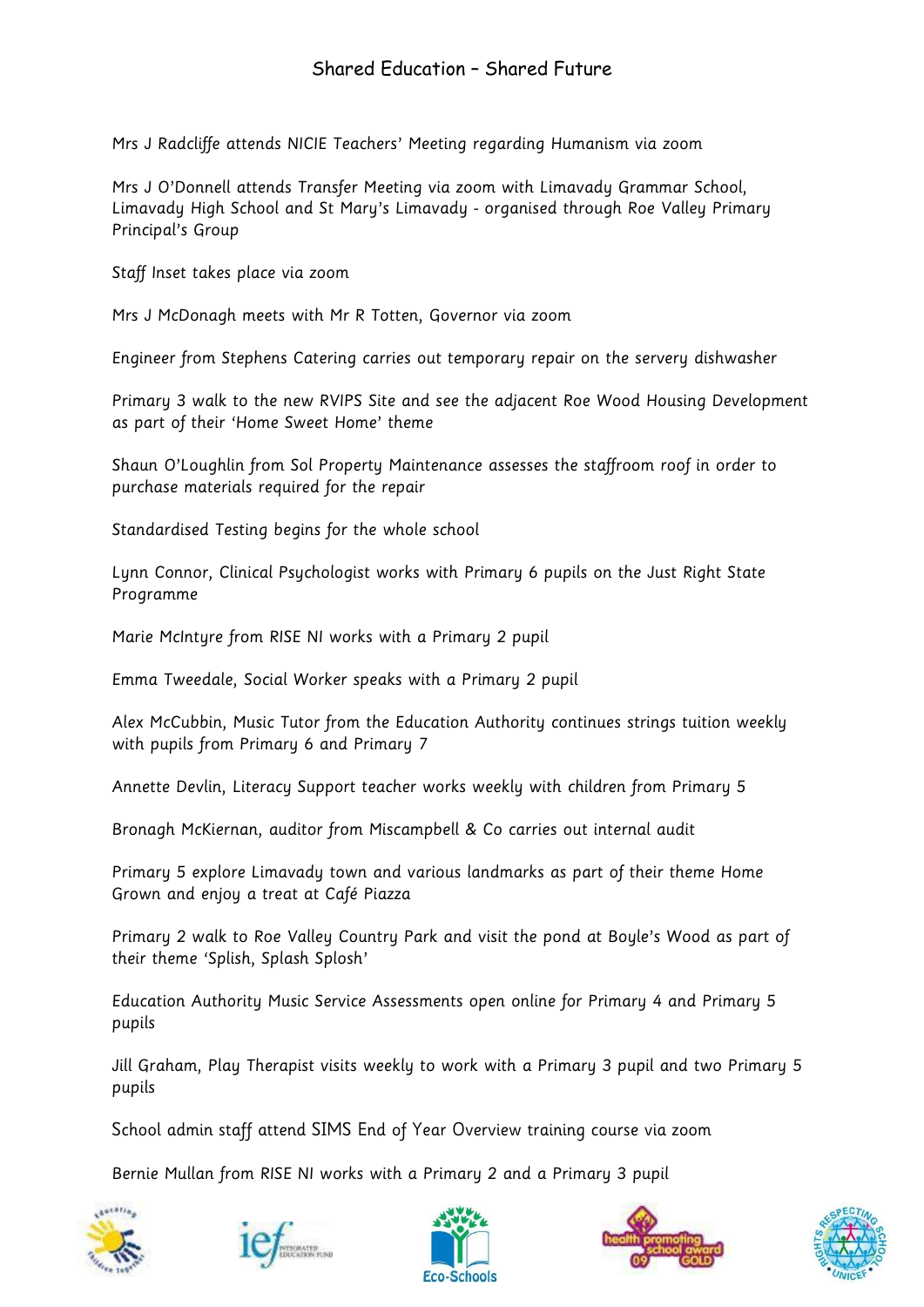Mrs J McDonagh holds weekly Microsoft Teams meeting with teachers

Mrs J McDonagh attends weekly Zoom meeting with other local primary principals

Mrs J McDonagh attends monthly APTIS meeting via zoom (Association of Principal Teachers in Integrated Schools)

Father Paddy Baker carries out First Confession for Primary 4 pupils and one parent/guardian in the outdoor classroom at RVIPS

Christina McGarvey from Bonjour Amigos continues weekly Spanish lessons with Primary 1, Primary 2 & Primary 4 and French lessons with Primary 7

Bryony Roughan from EA Language & Communication Services works weekly with a Primary 1 child

Karen McAfee from RISE NI works with a Primary 3 pupil

Multi-Agency meeting takes place regarding a Primary 6 pupil

Mrs J McDonagh meets with prospective parents and a Primary 6 pupil from Ballyhacket Primary School which is due to close shortly

'Celebration on the Pitch' for class bubbles takes place over three days with children having access to 5 inflatables and a treat from Andy's Ices

Mrs C Boyd takes part in a teleconference with Mrs R McLaughlin & Mrs L Donaghy from Limavady Nursery School

Lawrence Martin from the Department of Education NI & representatives from the Gaelscoil Limavady meet with Mrs J McDonagh for a tour of the school site

Mrs J McDonagh & Mrs J O'Donnell meet with the parent and grandparent of a Primary 6 pupil

Susan Surphlis from RISE NI works with a Primary 4 pupil

Edwin Brown from Education Authority Musical Pathways meets with Mrs J McDonagh

Hannah McGregor, Skill School NI in conjunction with LIPS carries out the final week of the Healthy Heads Programme for Primary 7

Project Board Meeting (30) takes place

Melanie Agnew from Carnlea Consultancy works on the school's accounts

A very successful virtual Sports Day takes place for all classes

Primary 7 visit Limavady Town Centre as part of their theme 'Are You Wise?'









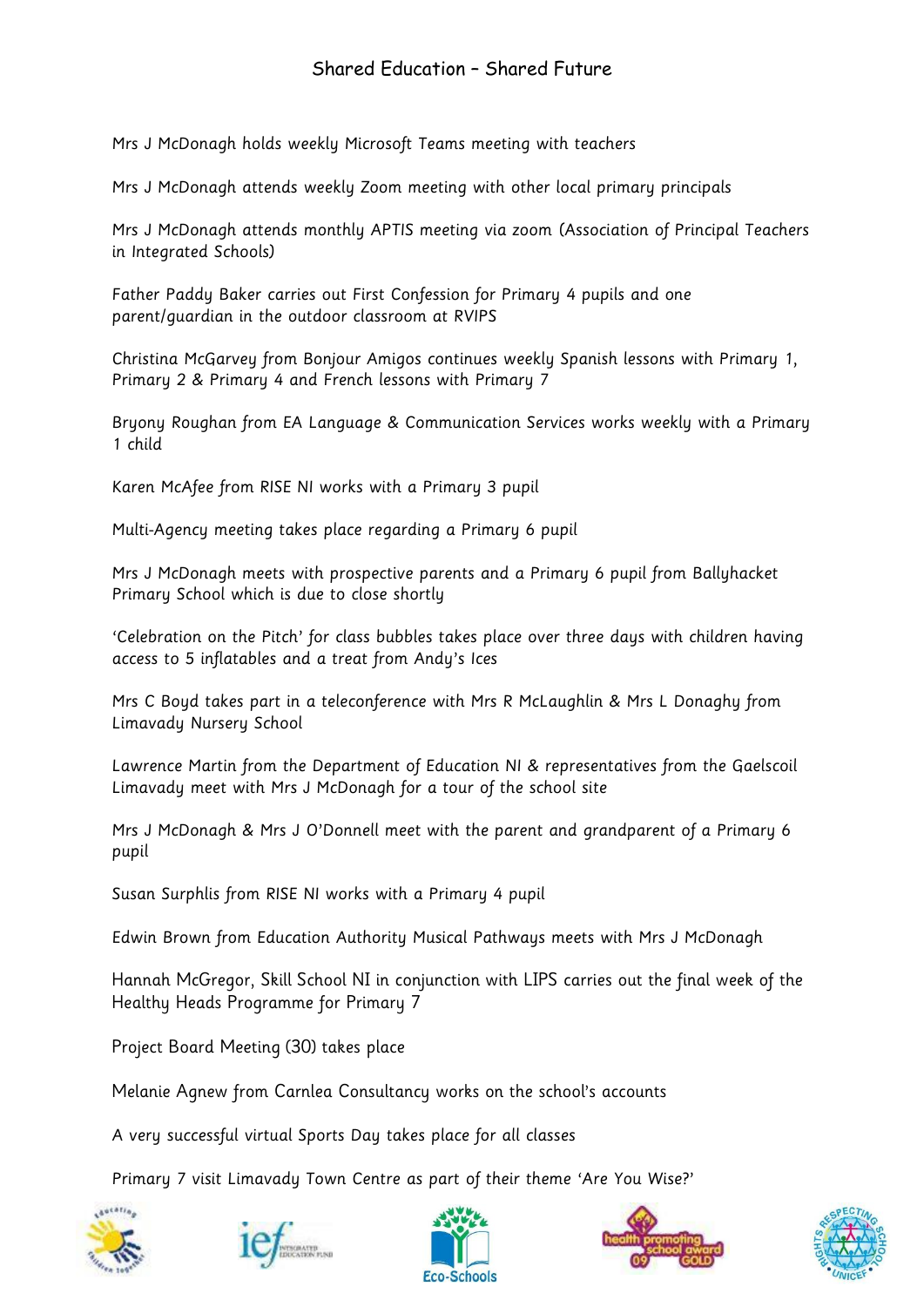Margaret Logan, School Counsellor visits fortnightly

School closes for half term holiday from Monday 31 May 2021 to Friday 04 June 2021

#### **June 2021**

Darrell McCready from DMC ICT works on the cables / access points in the Rainbow Room

Mrs J McDonagh participates in a Looked After Children review via zoom

Rehearsal for Confirmation takes place at Christ the King Chapel

Mrs J McDonagh attends Child Protection Case Conference

Mrs C Boyd visits Orchard Playgroup, Ballykelly

School admin staff attend SIMS CTF Year 7 to Year 8 Overview training course via zoom

Confirmation for Primary 7 pupils takes place at Christ the King with photographs afterwards

Primary 7 children have a fun day out at We Are Vertigo, Newtownbreda

Mrs J McDonagh meets with Lorna Kearney, Educational Welfare Officer and Rose O'Brien, Senior Educational Welfare Officer

Mrs J McDonagh meets with Mr R Brolly

Primary 7 pupils receive notification of their Post Primary school for September 2021

Key Stage 2 Euros Football Tournament takes place in their class bubbles

Mr Colin Ash records the Primary 7 school show

Primary 5, 6 & 7 attend the Stendhal ArtAbyss Festival

Mrs J McDonagh attends the Education Authority Leadership Conference online

Rehearsal for First Holy Communion takes place at Christ the King Chapel

Primary 6 walk to Roe Valley Country Park as part of their theme 'Impact'

First Holy Communion for Primary 4 pupils takes place at Christ the King with photographs afterwards

Mrs J O'Donnell holds transition meeting with Limavady High School









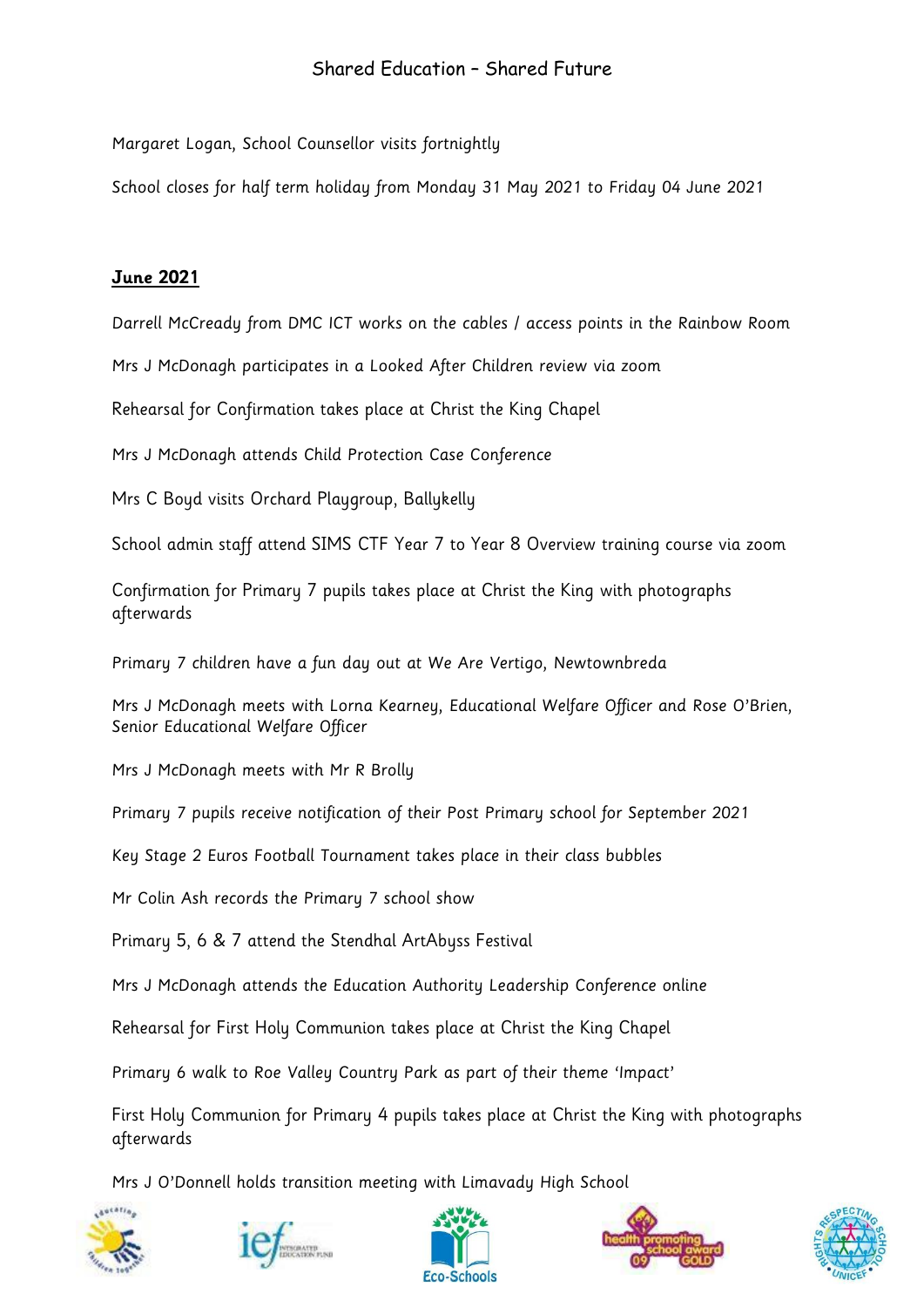Primary 7 participate in Wellbeing workshops led by Fresh Little Minds as part of the Shared Education programme

Certificate of Achievement Celebrations take place for Primary 1 to Primary 6

Familiarisation Sessions commence for new Primary 1 children

Primary 6 visit Limavady Town Centre as part of their theme 'Impact'

Multi-Agency meeting takes place regarding a Primary 6 pupil

Mrs J O'Donnell holds transition meeting with St Mary's, Limavady

Primary 6 participate in Wellbeing workshops led by Fresh Little Minds as part of the Shared Education programme

Primary 7 Leaver's Assembly takes place

Catherine Meehan, auditor from Moore Stephens carries out the audit of the school's accounts

School closes for summer on Wednesday 30 June 2021 at 12 noon









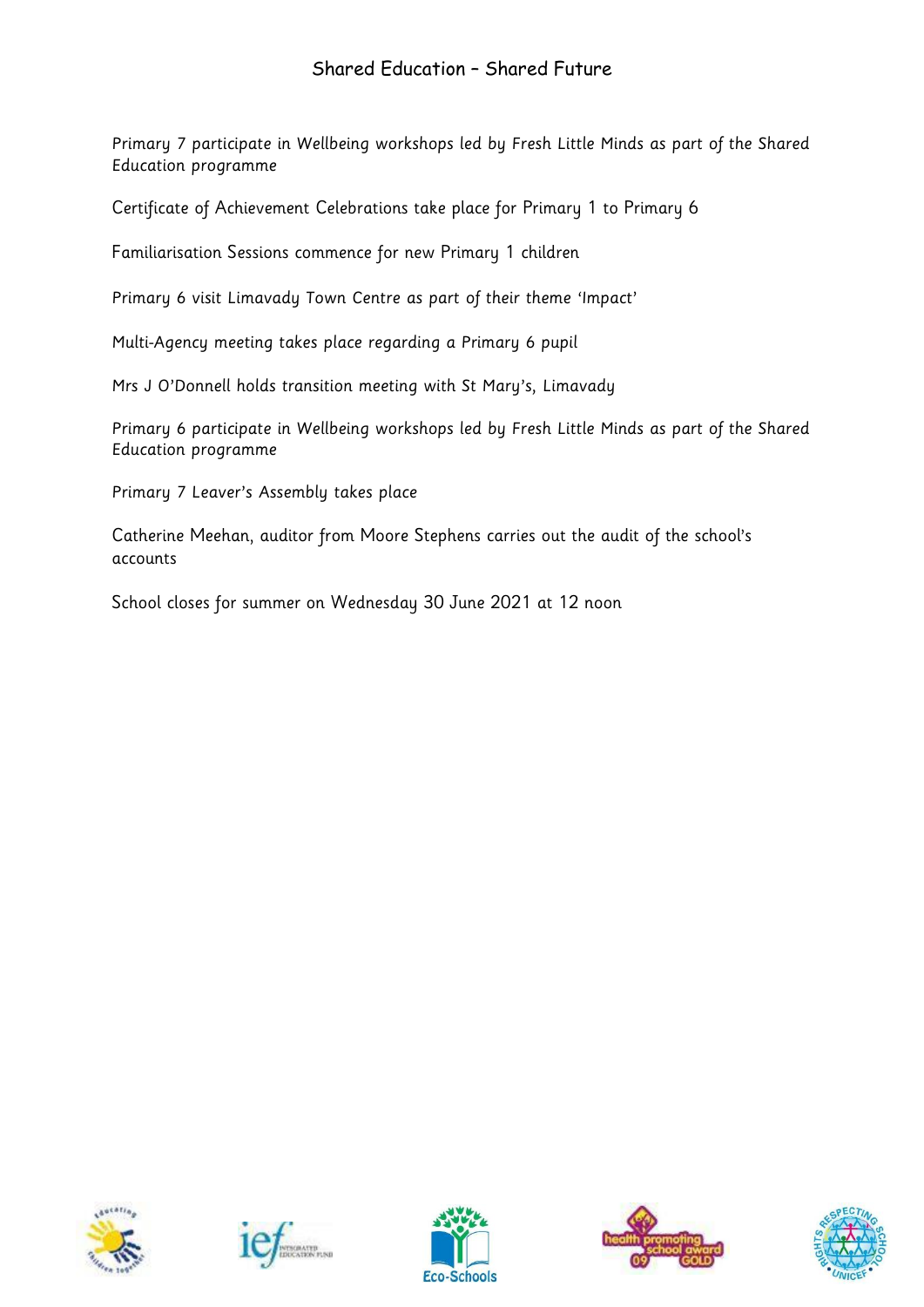#### **Provision for Children with Additional Needs**

The Additional Needs Co-Ordinator supports the programme for children with additional needs at RVIPS. The school provides support for children who are experiencing a wide range of varying needs. Children who are experiencing challenges within their school day are placed upon a Record of Concern. Parents are consulted and made aware of the concerns staff have observed and monitored. If all reasonable adjustments are exhausted and the child requires further specific support the teachers, then consult with the parents regarding placing their child on the Special Educational Needs Code of Practice. At Stage One the children are provided with an Education Plan and a Programme of Work specific to the needs of the child. If the child requires more specific support, or guidance from outside Agencies the child progresses to Stage Two of the Code of Practice. The school can also avail of the Education Authority referral system to access advice from the Educational Psychology Department. The Educational Psychologists provides reports, advice and in some cases after a variety of diagnostic tests and consultation with other outside agencies. If the child's needs meet criteria they may receive a Statement of Special Educational Need (Stage 3). This Statement enables a variety of interventions and support to be put in place. Statemented children are assigned an Adult Assistant whose job is to assist the child with their specific needs and ensure they are included within all classroom activities.

Children's progress is regularly monitored and evaluated. Data is analysed and appropriate targets are set. The school also provides a wide range of Educational Computer Programmes and support to enable the child to succeed to the best of their ability. The school also supports pupils and families who have English as a second language and gifted and talented pupils. Roe Valley IPS is committed to providing all children with the best possible education, catering for the needs of every child and ensuring all children reach their full potential.

#### **The Security of the Children and Staff of Roe Valley Integrated Primary School**

RVIPS is a secure site at all times with all gates remaining closed/locked during the day. The only access is through the pedestrian gate nearest the office where visitors gain access via a buzzer system. All visitors must report to the school office and sign in and out. They must wear a visitor's badge for the duration of their visit.

Staff members wear the school uniform and school coat which makes them easily identifiable at all times.

There are 15 CCTV security cameras placed around the school premises. The monitor is situated in the school office and staff can easily see any intruder who may be prowling around the grounds during the day. The camera records all activity and is regularly checked to see if there has been any intrusion out of school hours. An intruder alarm is set every evening. Any illegal entry will immediately alert the local police station, the alarm company who manage the system and the key holders of the school.

The school regularly liaises with our local community police who provide advice on how to maintain the highest safety standards to ensure the safety of the children, staff and premises.









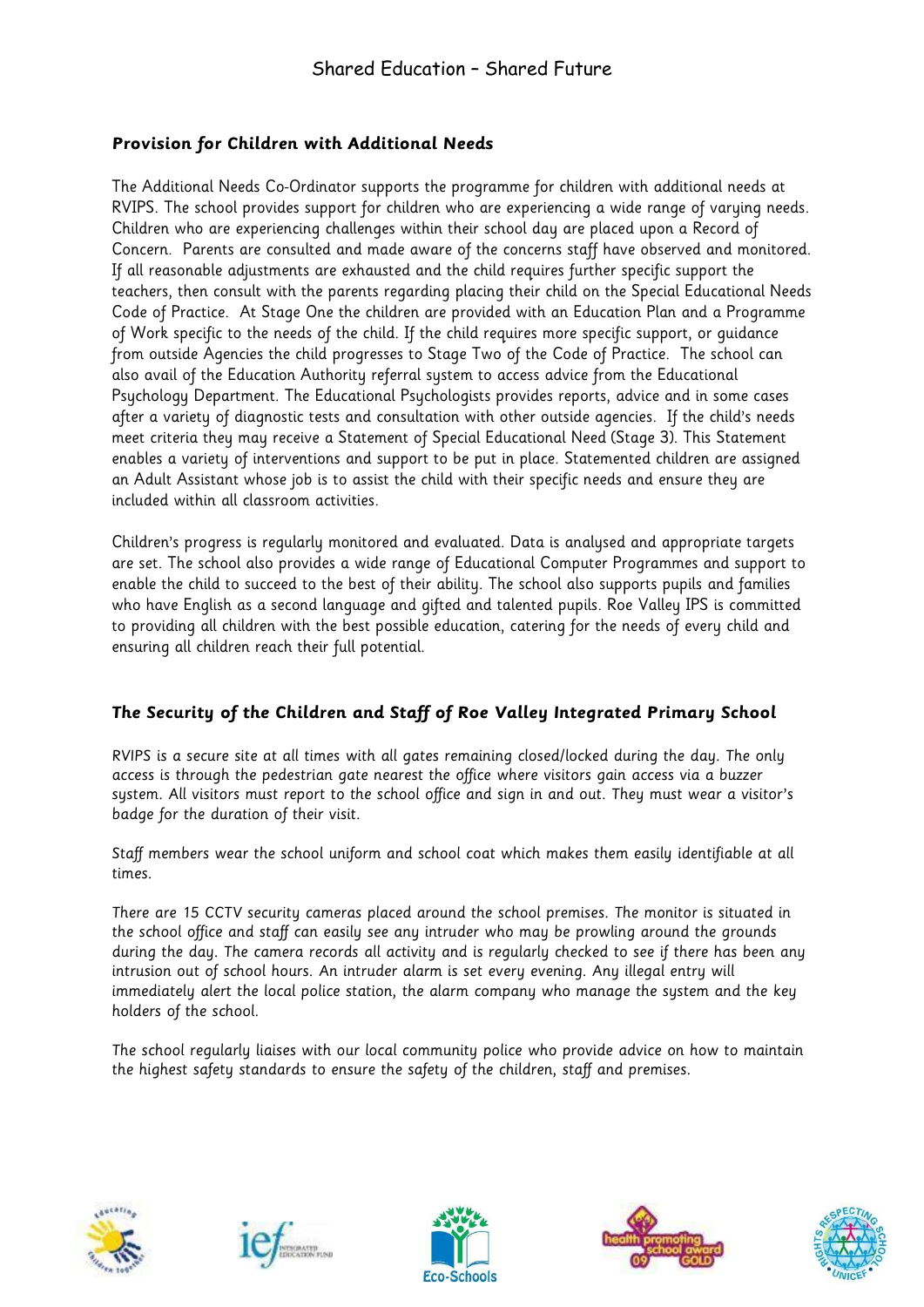#### **Board of Governors**

| Chairperson                  | Mr Ryan Brolly                                                                   | 05 Nov 12 - Present                                                                                  |
|------------------------------|----------------------------------------------------------------------------------|------------------------------------------------------------------------------------------------------|
| Co-opted Foundation Governor | Mr Colm Cavanagh                                                                 | 01 Sep 04 - Present                                                                                  |
| <b>Foundation Governors</b>  | Mr Peter Miller<br>Mrs Joanne Doherty<br>Mrs Lorraine McCool<br>Mrs Cathy Harkin | 01 Feb 14 - Present<br>21 Oct 13 - Present<br>07 Nov 16 - Present<br>07 Nov 16 - 03 Feb 2020         |
| <b>DENI</b> Governors        | Mr Richard Totten                                                                | 10 Mar 15 - Present                                                                                  |
| Principal                    | Mrs Julie McDonagh                                                               | 01 Sep $15$ – Present                                                                                |
| Teacher Governors            | Mrs Joanne O'Donnell<br>Mrs Claire Boyd                                          | 04 Mar 13 - Present<br>01 Sept 20 - Present                                                          |
| <b>Parent Governors</b>      | Mrs Alice Lewis<br>Mr Nigel Lindsay<br>Miss Gayle McIvor<br>Mr Aaron Mullan      | 07 Nov 16 - 06 Nov 2020<br>07 Nov 16 - 06 Nov 2020<br>07 Nov 16 - Present<br>07 Nov 16 - 06 Nov 2020 |

#### **Board of Governor Meetings 2020 / 2021**

 September 2020 December 2020 February 2021 29 March 2021 10 May 2021 June 2021

**Holidays Halloween** 26 October 2020 – 30 October 2021 **Christmas** 23 December 2020 – 05 January 2021 **Easter** 31 March 2021 – 09 April 2021

92.9% 187 pupils

**School Attendance Enrolment 2020 / 2021**